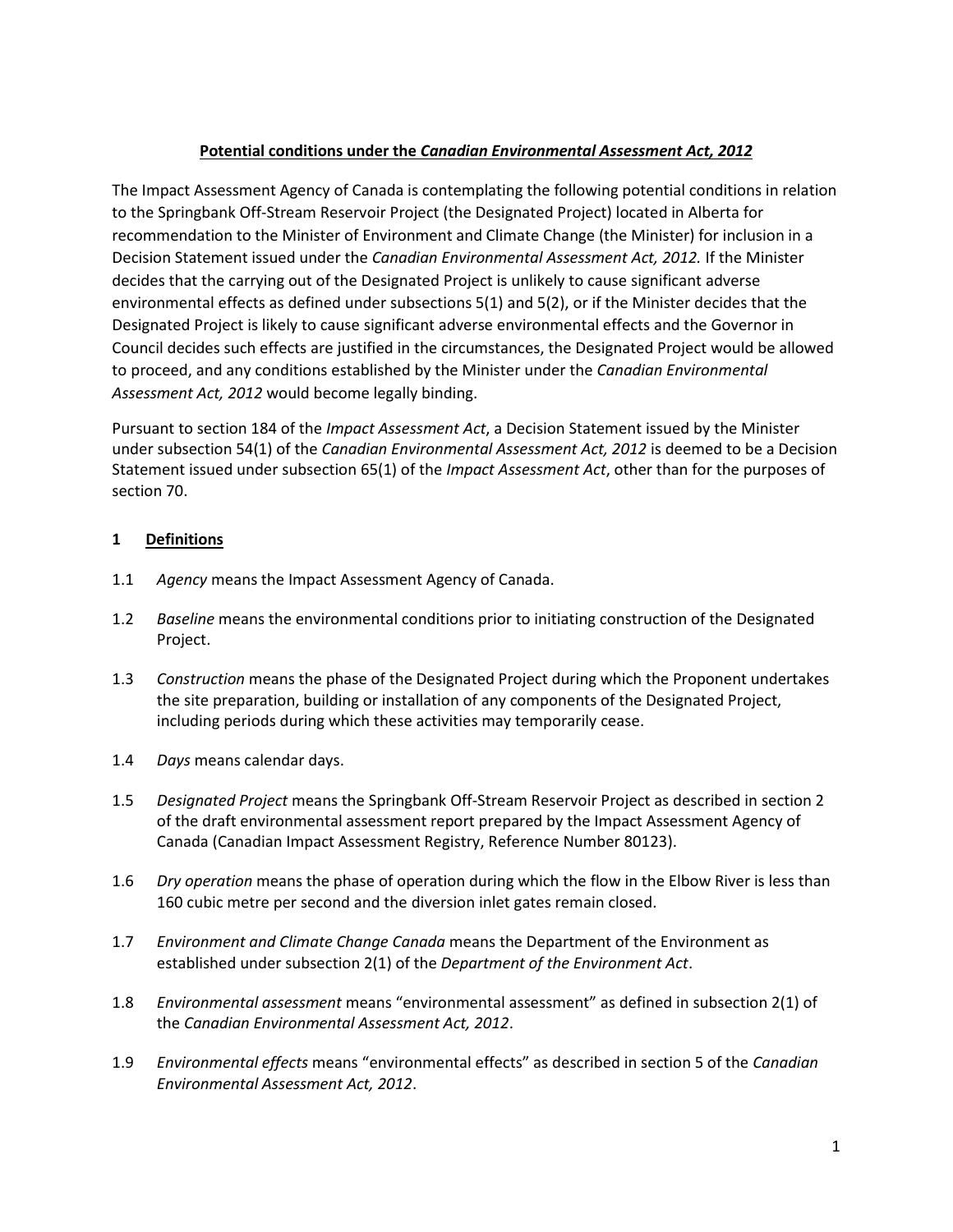- 1.10 *Environmental impact statement* means the March 29, 2018 document entitled *Springbank Off-Stream Reservoir – Environmental Impact Statement* (Canadian Impact Assessment Registry Reference Number 80123 Document Number 21).
- 1.11 *Fish* means "fish" as defined in subsection 2(1) of the *Fisheries Act*.
- 1.12 *Fish habitat* means "fish habitat" as defined in subsection 2(1) of the *Fisheries Act*.
- 1.13 *Fisheries and Oceans Canada* means the Department of Fisheries and Oceans as established under subsection 2(1) of the *Department of Fisheries and Oceans Act*.
- 1.14 *Flood operation* means the phase of operation that starts when the auxiliary service spillway gates are raised and the diversion inlet gates are lowered to allow flows through the diversion channel for storage in the off-stream reservoir and continues until the start of post-flood operation.
- 1.15 *Follow-up program* means "follow-up program" as defined in subsection 2(1) of the *Canadian Environmental Assessment Act, 2012*.
- 1.16 *Heritage value* means the aesthetic, historic, scientific, cultural, social or spiritual importance or significance for past, present or future generations.
- 1.17 *Indigenous groups* means Blood Tribe (Kainai Nation), Ermineskin Cree Nation, Foothills Ojibway First Nation, Ktunaxa Nation Council, Louis Bull Tribe, Métis Nation of Alberta—Region 3 (MNAR3), Métis Nation of British Columbia – Region 4, Montana First Nation, Piikani Nation, Samson Cree Nation, Siksika Nation, Shuswap Indian Band, Stoney Nakoda Nation, and Tsuut'ina Nation.
- 1.18 *Listed species at risk* means a species that is listed on the List of Wildlife Species at Risk set out in Schedule 1 of the *Species at Risk Act*.
- 1.19 *Migratory bird* means "migratory bird" as defined in subsection 2(1) of the *Migratory Birds Convention Act, 1994*.
- 1.20 *Mitigation measures* means "mitigation measures" as defined in subsection 2(1) of the *Canadian Environmental Assessment Act, 2012*.
- 1.21 *Offsetting plan* means "offsetting plan" as described in Schedule 1 of the *Authorizations Concerning Fish and Fish Habitat Protection Regulations*.
- 1.22 *Operation* means the phase of the Designated Project during which the flood mitigation infrastructure may accommodate up to a 1:200 year flood.
- 1.23 *Post-flood operation* means the phase of operation during which the low-level outlet structure gates are opened to allow the waters retained in the off-stream reservoir to re-enter the Elbow River, except when the auxiliary service spillway gates are open or the diversion inlet gates are closed for maintenance purposes, and continue until post-flood maintenance activities are conducted and dry operation resume.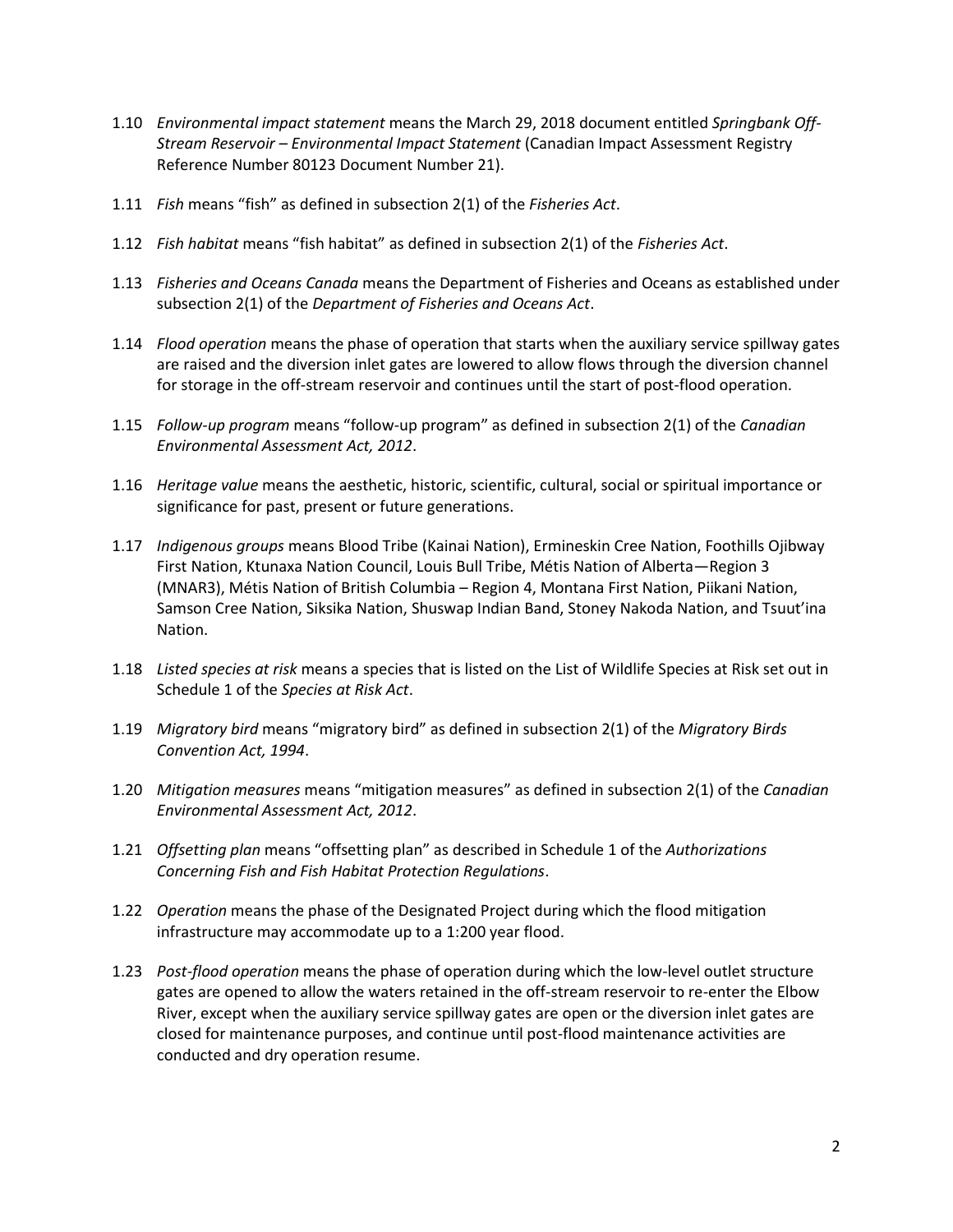- 1.24 *Progressive reclamation* means reclamation which is carried out by the Proponent concurrently with all phases of the Designated Project to progressively return any physically disturbed areas to a state as close to the baseline as possible, as soon after the disturbance as practical.
- 1.25 *Project development area* means the geographic area occupied by the Designated Project, as described in Figure 5 of the draft environmental assessment report (Canadian Impact Assessment Registry Reference Number 80123).
- 1.26 *Proponent* means the Province of Alberta, as represented by Alberta Transportation and Alberta Environment and Parks, and its successors or assigns.
- 1.27 *Qualified individual* means someone who, through education, experience and knowledge relevant to a particular matter, provides the Proponent with advice within their area of expertise. Knowledge relevant to a particular matter may include community and Indigenous knowledge.
- 1.28 *Record* means "record" as defined in subsection 2(1) of the *Canadian Environmental Assessment Act, 2012*.
- 1.29 *Relevant authorities* means federal and/or provincial authorities and/or municipal authorities that are in possession of specialist or expert information or knowledge, or that have a responsibility for the administration of a law or regulation, with respect to the subject matter of a condition set out in this document.
- 1.30 *Reporting year* means April 1 of a calendar year through March 31 of the subsequent calendar year.
- 1.31 *Reservoir footprint* means the area of the project development area occupied by the off-stream reservoir described in section 2.2 of the draft environmental assessment report (Canadian Impact Assessment Registry Reference Number 80123).
- 1.32 *Structure, site or thing of historical, archaeological, paleontological or architectural significance* means a structure, site or thing that is determined by a qualified individual, on the basis of heritage value, to be associated with an aspect of the history or culture of the people of Canada, including Indigenous groups.
- 1.33 *Transport Canada* means the Department of Transport as established under subsection 3(1) of the *Department of Transport Act*.
- 1.34 *Wetland* means land that is saturated with water long enough to promote wetland or aquatic processes as indicated by poorly drained soils, hydrophytic vegetation and various kinds of biological activity which are adapted to a wet environment and as further defined in the Canadian Wetland Classification System.
- 1.35 *Wetland functions* means the natural processes and derivation of benefits and values associated with wetland ecosystems, including economic production, fish and wildlife habitat, organic carbon storage, water supply and purification (e.g. groundwater recharge, flood control, maintenance of flow regimes, shoreline erosion buffering), and soil and water conservation, as well as tourism, heritage, recreational, educational, scientific, and aesthetic opportunities.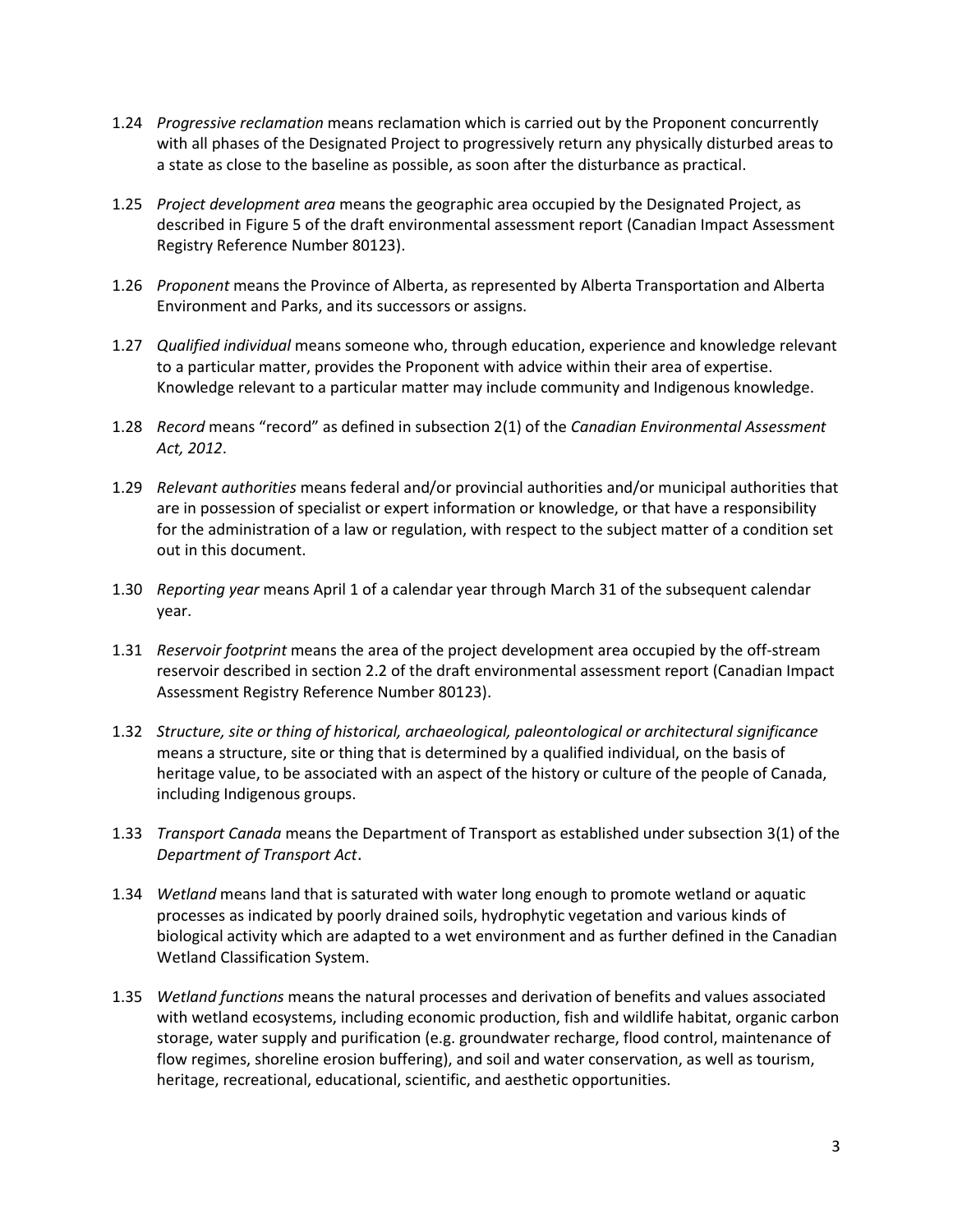## **Potential Conditions**

These conditions may be established for the sole purpose of the Decision Statement issued under the *Canadian Environmental Assessment Act, 2012*. They do not relieve the Proponent from any obligation to comply with other legislative or other legal requirements of the federal, provincial, or local governments. Nothing in this document shall be construed as reducing, increasing, or otherwise affecting what may be required of the Proponent to comply with all applicable legislative or legal requirements.

## **2 General conditions**

- 2.1 The Proponent shall ensure that its actions in meeting the conditions set out in this document during all phases of the Designated Project are considered in a careful and precautionary manner, promote sustainable development, are informed by the best information and knowledge, including community and Indigenous knowledge, available at the time the Proponent takes action, are based on methods and models that are recognized by standard-setting bodies, are undertaken by qualified individuals, and have applied the best available economically and technically feasible technologies.
- 2.2 The Proponent, when carrying out the Designated Project, shall do so as defined in condition 1.5 of this document.
- 2.3 The Proponent shall ensure that its actions in meeting the conditions set out in this document are taken in a way that is consistent with any applicable recovery strategy and action plans for listed species at risk.

## *Consultation*

- 2.4 The Proponent shall, where consultation is a requirement of a condition set out in this document:
	- 2.4.1 provide a written notice of the opportunity for the party or parties being consulted to present their views and information on the subject of the consultation;
	- 2.4.2 provide all information available and relevant to the scope and the subject matter of the consultation and a period of time agreed upon with the party or parties being consulted, not to be less than 15 days, to prepare their views and information;
	- 2.4.3 undertake an impartial consideration of all views and information presented by the party or parties being consulted on the subject matter of the consultation; and
	- 2.4.4 advise in a timely manner the party or parties being consulted on how the views and information received have been considered by the Proponent, including a rationale for why the views have, or have not, been integrated.
- 2.5 The Proponent shall, where consultation with Indigenous groups is a requirement of a condition set out in this document, communicate with each group with respect to the manner to satisfy the consultation requirements referred to in condition 2.4, including methods of notification, the type of information and the period of time to be provided when seeking input, the process to be used by the Proponent to undertake impartial consideration of all views and information presented on the subject of the consultation, and the period of time and the means to advise groups of how their views and information were considered by the Proponent.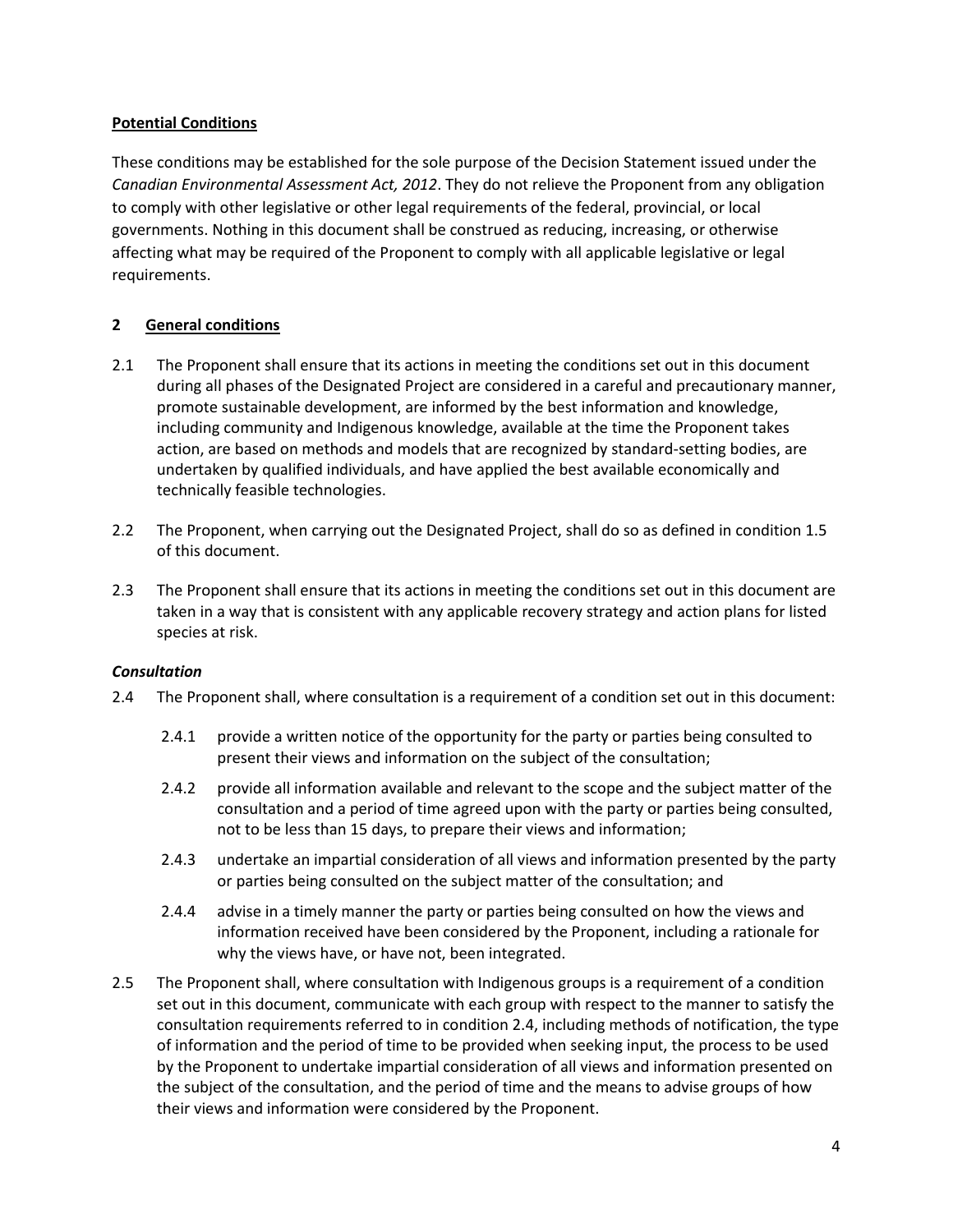### *Follow-up and adaptive management*

- 2.6 The Proponent shall, where a follow-up program is a requirement of a condition set out in this document, determine, as part of the development of each follow-up program and in consultation with the party or parties being consulted during the development, the following information:
	- 2.6.1 the methodology, location, frequency, timing and duration of monitoring associated with the follow-up program;
	- 2.6.2 the scope, content and frequency of reporting of the results of the follow-up program;
	- 2.6.3 the frequency at which the follow-up program must be updated;
	- 2.6.4 the levels of environmental change relative to baseline that would require the Proponent to implement modified or additional mitigation measure(s), including instances where the Proponent may require Designated Project activities to be stopped; and
	- 2.6.5 the technically and economically feasible mitigation measures to be implemented by the Proponent if monitoring conducted as part of the follow-up program shows that the levels of environmental change referred to in condition 2.6.4 have been reached or exceeded.
- 2.7 The Proponent shall update the information determined for each follow-up program pursuant to condition 2.6 during the implementation of each follow-up program, at the minimum frequency determined pursuant to condition 2.6.3 and in consultation with the party or parties being consulted during the development of each follow-up program.
- 2.8 The Proponent shall provide the follow-up programs referred to in conditions 3.17, 3.18, 3.19, 3.20, 4.10, 6.4, 7.8, 7.9, 8.12, 8.13 and 9.9 to the Agency and to the party or parties being consulted during the development of each follow-up program prior to the implementation of each follow-up program. The Proponent shall also provide any update made pursuant to condition 2.7 to the Agency and to the party or parties being consulted during the development of each follow-up program within 30 days of the follow-up program being updated.
- 2.9 The Proponent shall, where a follow-up program is a requirement of a condition set out in this document:
	- 2.9.1 implement the follow-up program according to the information determined pursuant to condition 2.6;
	- 2.9.2 conduct monitoring and analysis to verify the accuracy of the environmental assessment as it pertains to the particular condition and/or to determine the effectiveness of any mitigation measure;
	- 2.9.3 determine whether modified or additional mitigation measure(s) are required based on the monitoring and analysis undertaken pursuant to condition 2.9.2; and
	- 2.9.4 if modified or additional mitigation measures are required pursuant to condition 2.9.3, develop and implement these mitigation measure(s) in a timely manner and monitor them pursuant to condition 2.9.2.
- 2.10 Where consultation with Indigenous groups is a requirement of a follow-up program, the Proponent shall discuss the follow-up program with each group and shall determine, in consultation with each group, opportunities for their participation in the implementation of the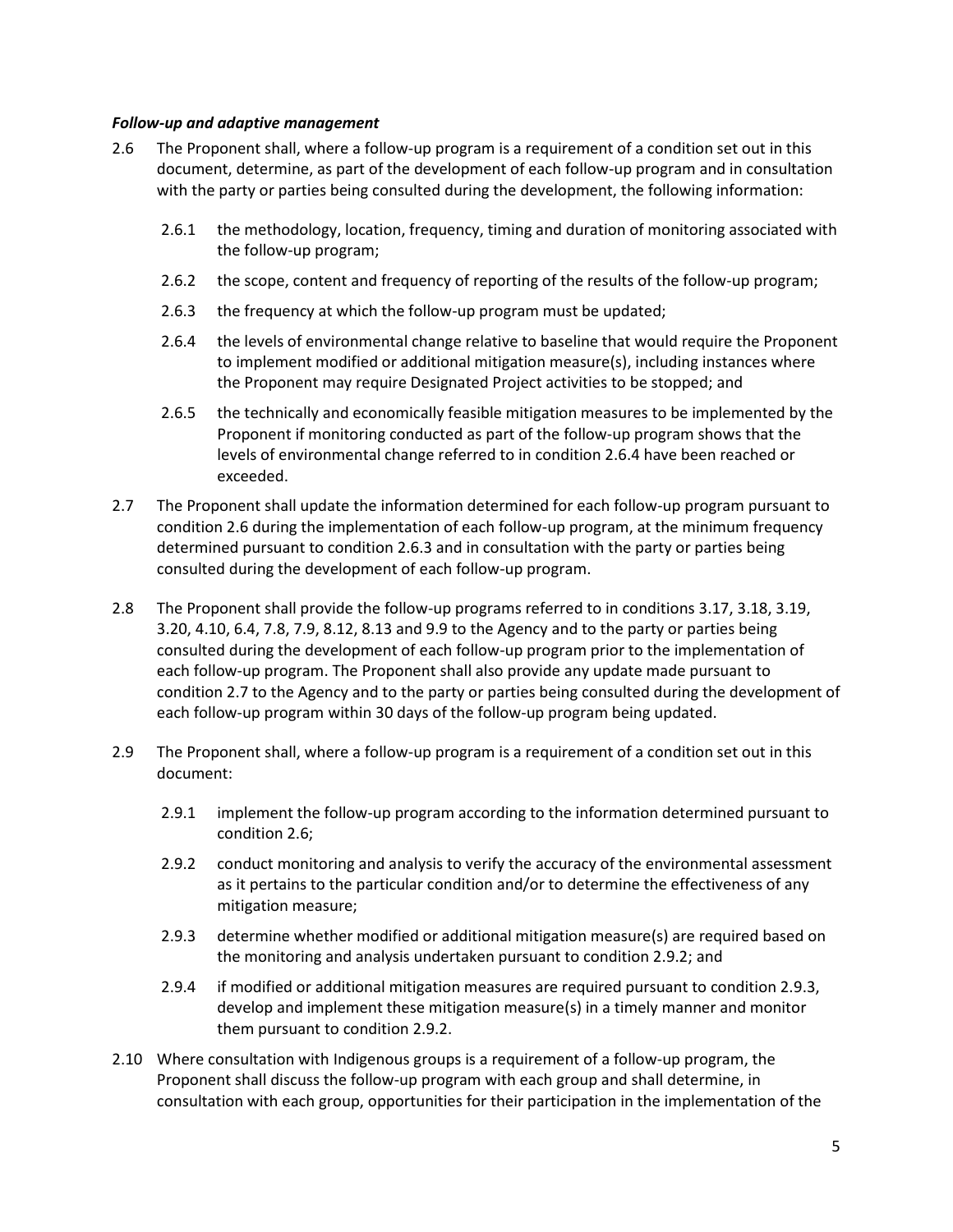follow-up program, including the conduct of monitoring, the analysis and reporting of follow-up results and whether modified or additional mitigation measure(s) are required, as set out in condition 2.9.

## *Annual reporting*

- 2.11 The Proponent shall, commencing in the reporting year during which the Minister issues the Decision Statement for the Designated Project, prepare an annual report that sets out, for that reporting year:
	- 2.11.1 the activities undertaken by the Proponent to comply with each of the conditions set out in this document;
	- 2.11.2 how the Proponent complied with condition 2.1;
	- 2.11.3 for conditions set out in this document for which consultation is a requirement, how the Proponent considered any views and information that the Proponent received during or as a result of the consultation;
	- 2.11.4 the information referred to in conditions 2.6 and 2.7 for each follow-up program;
	- 2.11.5 the results of the follow-up program requirements identified in conditions 3.17, 3.18, 3.19, 3.20, 4.10, 6.4, 7.8, 7.9, 8.12, 8.13 and 9.9;
	- 2.11.6 for any plan that is a requirement of a condition set out in this document, any updates to the plan made;
	- 2.11.7 any modified or additional mitigation measure implemented or proposed to be implemented by the Proponent, as determined pursuant to condition 2.9; and
	- 2.11.8 any change to the Designated Project for which the Proponent determined that condition 2.17 did not apply.
- 2.12 The Proponent shall submit to the Agency the annual report referred to in condition 2.11, including a plain language executive summary in both official languages, no later than June 30 following the reporting year to which the annual report applies.

## *Information sharing*

2.13 The Proponent shall publish on the Internet, or any medium which is publicly available, the annual reports and the executive summaries referred to in conditions 2.11 and 2.12, the final offsetting plan(s) referred to in condition 3.9, the protocol to rescue fish referred to in condition 3.16, the migratory bird protocol referred to in condition 4.8, the protocol to prevent the mortality of amphibians referred to in condition 5.5, the communication plan referred to in condition 7.4, the archaeological and heritage management plan referred to in condition 9.3, the accident and malfunction response plan referred to in condition 10.3, the reports related to accidents and malfunctions referred to in conditions 10.5.3 and 10.5.4, the accident and malfunction communication plan referred to in condition 10.5, the schedules referred to in conditions 11.1 and 11.2, and any update or revision to the above documents, upon submission of these documents to the parties referenced in the respective conditions. The Proponent shall keep these documents publicly available for 15 years following their publication. The Proponent shall notify the Agency, Indigenous groups and potentially affected parties of the availability of these documents within 48 hours of their publication.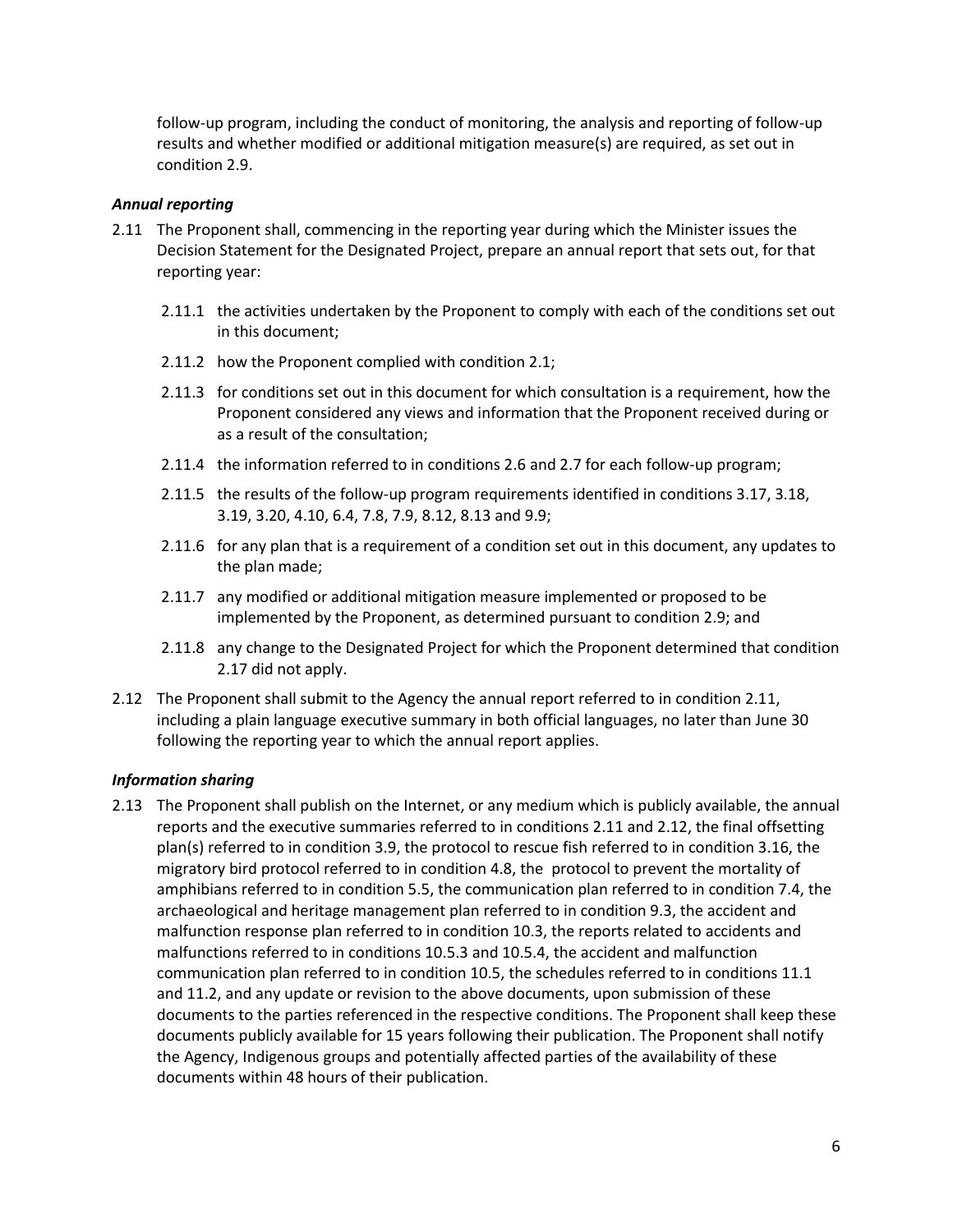2.14 When the development of any plan is a requirement of a condition set out in this document, the Proponent shall submit the plan to the Agency prior to construction, unless otherwise required through the condition.

## *Change of Proponent*

2.15 The Proponent shall notify the Agency and Indigenous groups in writing no later than 30 days after the day on which there is any transfer of ownership, care, control or management of the Designated Project in whole or in part.

## *Change to the Designated Project*

- 2.16 The Proponent shall consult with Indigenous groups and relevant authorities prior to notifying the Agency, pursuant to condition 2.17, of any potential change to the Designated Project.
- 2.17 The Proponent shall notify the Agency in writing of any potential change to the Designated Project that would result in a change to the Designated Project description included in this document or that may result in adverse environmental effects. In notifying the Agency, the Proponent shall provide a description of the change(s) to the Designated Project, the predicted adverse environmental effects and the proposed mitigation measures and follow-up requirements to be implemented by the Proponent to ensure that the change(s) do not result in adverse environmental effects greater than those predicted in the draft environmental assessment report. The Proponent shall also describe the results of the consultation with Indigenous groups and relevant authorities.

#### **3 Fish and fish habitat**

- 3.1 The Proponent shall develop, prior to construction, and implement during all phases of the Designated Project, measures to control erosion and sedimentation within the project development area in a manner consistent with the *Fisheries Act* and its regulations. The Proponent shall submit these measures to the Agency before implementing them. In doing so, the Proponent shall:
	- 3.1.1 manage surface water around stockpiles;
	- 3.1.2 stockpile any excavated material above the highwater mark;
	- 3.1.3 install and maintain silt fences and turbidity barriers to prevent future bank erosion during construction and operation;
	- 3.1.4 install riprap material on the diversion channel side slopes outside curves, on the water face of the off-stream storage dam, and where the diversion channel enters the reservoir to prevent future bank erosion;
	- 3.1.5 implement measures to allow sediment to settle out before returning dewatering discharge into the Elbow River, including by removing downstream barriers first when removing isolation barriers during flood operation; and
	- 3.1.6 install energy dissipation blocks to control flows and erosion in the diversion channel and low level outlet channel.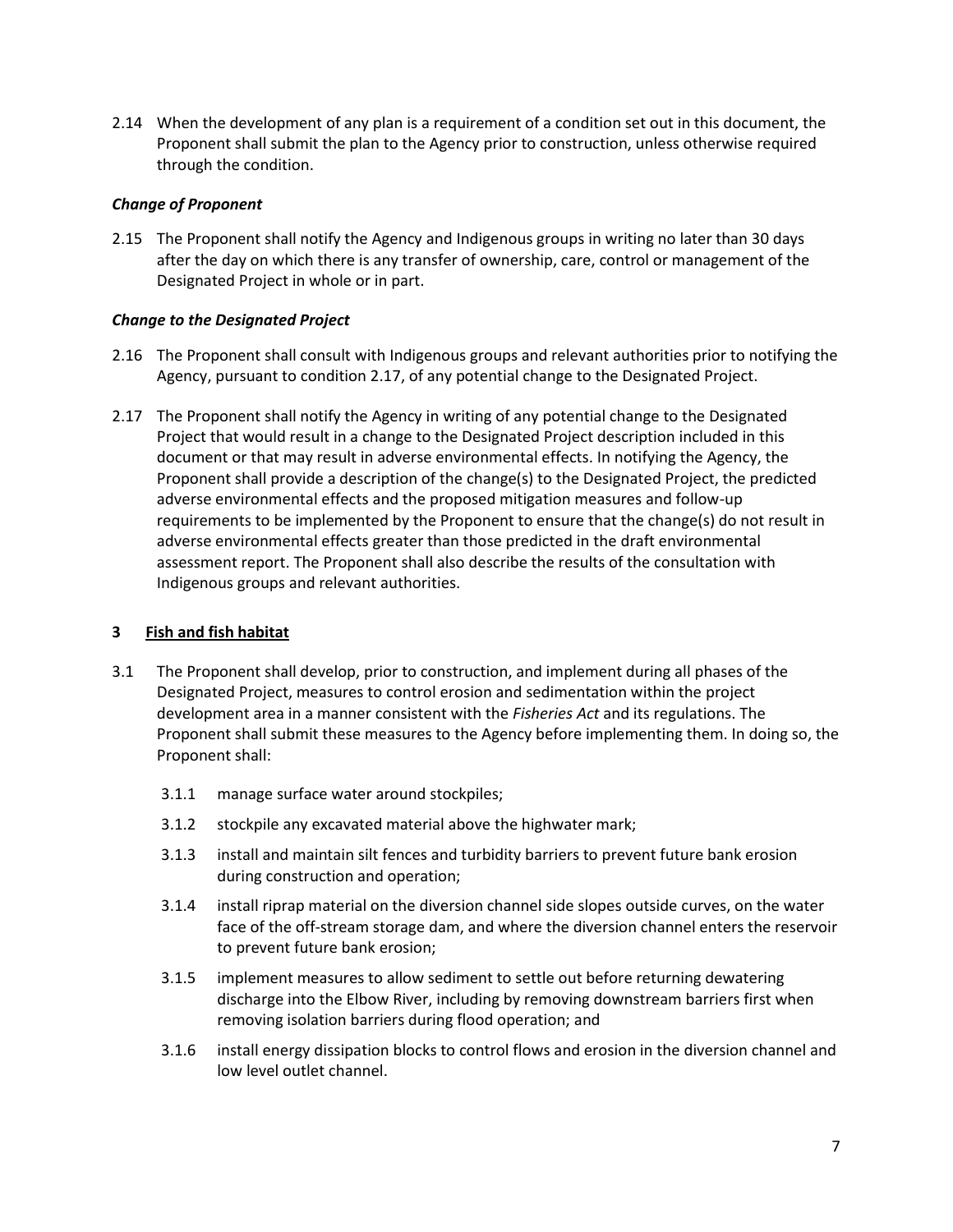- 3.2 The Proponent shall inspect all erosion and sediment control measures installed within the project development area pursuant to condition 3.1 including during flood operation and post flood operation, and document and repair any defective or damaged control measure in a timely manner such that any impacts to fish and fish habitat resulting from the defective or damaged control measures are minimized or avoided.
- 3.3 The Proponent shall isolate in-water construction activities and shall use temporary access structures for any in-stream construction activity.
- 3.4 The Proponent shall maintain machinery and construction equipment in working order and inspect any machinery and construction equipment before it enters the project development area for the presence of leaks, invasive species and noxious weeds, taking into account Alberta's *Decontamination protocol for work in or near water: quick reference guide*.
- 3.5 The Proponent shall not undertake vehicle, machinery, and equipment cleaning, fuelling, and maintenance and shall not store substances with the potential to cause harmful effects to the receiving environment, including fuel and lubricant storage tanks, within 100 metres from any fish-bearing water.
- 3.6 The Proponent shall not deposit any debris in watercourses that may cause adverse environmental effects on fish and fish habitat during all phases of the Designated Project and shall remove, after each flood, debris accumulated at the debris deflector identified in Figure 5 of the draft environmental assessment report.
- 3.7 The Proponent shall implement measures to allow sediment to settle down before dewatering discharge into a water body.
- 3.8 The Proponent shall remove, during dry operation, the first layer of substrate in the diversion channel and store the layer for use at the beginning of the subsequent dry operation phase, to restore the diversion channel.
- 3.9 The Proponent shall develop, to the satisfaction of Fisheries and Oceans and in consultation with Indigenous groups, any offsetting plan(s) related to any harmful alteration, disruption or destruction of fish habitat, and death of fish associated with the carrying out of the Designated Project. The Proponent shall implement the plan. The Proponent shall submit any approved offsetting plan(s) to the Agency prior to implementation.
- 3.10 The Proponent shall, for any fish habitat offsetting measure(s) proposed in any offsetting plan(s) referred to in condition 3.9 that may cause adverse environmental effects not considered in the environmental assessment, develop and implement, following consultation with Indigenous groups and relevant authorities, measures to mitigate those effects. The Proponent shall submit these measures to the Agency before implementing them.
- 3.11 The Proponent shall conduct in-water project activities, including debris removal from the water intake structures, outside of the Government of Alberta restricted activity periods, unless otherwise agreed to by relevant authorities. If in-water project activities cannot be conducted outside of the Government of Alberta restricted activity periods, the Proponent shall develop and implement additional mitigation measures, in consultation with Indigenous groups and Fisheries and Oceans Canada, to protect fish during sensitive life stages.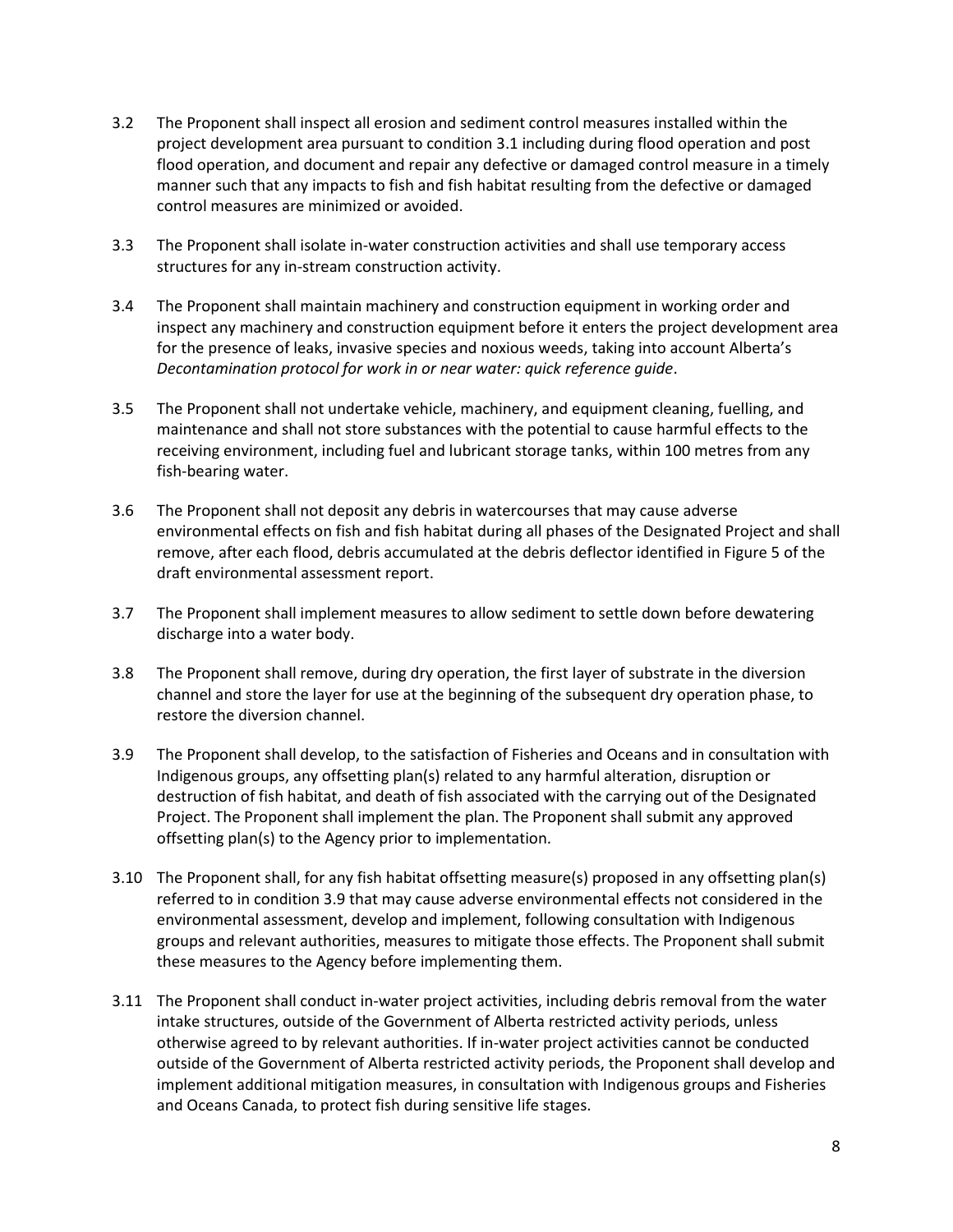- 3.12 The Proponent shall maintain fish passage in the Elbow River during all phases of the Designated Project. In doing so, the Proponent shall maintain flows downstream of the bypass channel.
- 3.13 The Proponent shall install, prior to operation and in consultation with Transport Canada and Fisheries and Oceans Canada, rock v-weirs downstream of the spillway to mitigate the effects of dewatering discharge from the reservoir area on the Elbow River stream's depth.
- 3.14 The Proponent shall design, install and operate the water intake structures in fish-bearing waterbodies in a manner which mitigates the incidental capture of fish by entrainment and impingement of fish through the use of an appropriately sized fish screen, taking into account Fisheries and Oceans Canada's *Freshwater Intake End-of-Pipe Fish Screen Guideline* and in a manner consistent with the *Fisheries Act* and its regulations.
- 3.15 The Proponent shall construct and maintain graded drainage areas within the reservoir to prevent stranding of fish during release of stored floodwater from the reservoir. In doing so, the Proponent shall re-grade the reservoir during post-flood operation as necessary.
- 3.16 The Proponent shall develop and implement, in consultation with Indigenous groups, Fisheries and Oceans Canada and other relevant authorities, a protocol to rescue fish during post-flood operation. The Proponent shall develop the protocol prior to construction and implement it during dry operations. As part of the development of the protocol, the Proponent shall determine the rescue methods, the environmental conditions under which fish rescue can occur, including the ambient air temperature and the rate of receding water level, and the frequency at which fish rescue must be undertaken. The protocol shall include having a qualified individual:
	- 3.16.1 determine during draw down the earliest possible timing for fish rescue;
	- 3.16.2 prior to relocating fish in accordance with condition 3.16.4, record through visual observation and photographs, external physical damage on stranded fish that show signs of injury;
	- 3.16.3 locate stranded fish in any isolated pool in the reservoir area, the low-level outlet canal and the intake channel during each post-flood operation phase; and
	- 3.16.4 relocate stranded fish identified as per condition 3.16.3 in suitable habitat in the Elbow River.
- 3.17 The Proponent shall develop and implement, in consultation with Indigenous groups, Fisheries and Oceans Canada and other relevant authorities, a follow-up program to verify the accuracy of the environmental assessment and the effectiveness of the mitigation measures as it pertains to fish passage in the Elbow River. As part of the follow-up program, the Proponent shall:
	- 3.17.1 develop criteria to determine fish passage success;
	- 3.17.2 monitor passage of migratory salmonids and other fish species identified during the development of the follow-up program;
	- 3.17.3 if monitoring in 3.17.2 indicates that criteria for fish passage success established in condition 3.17.1 have not been met, implement modified or additional mitigation measures.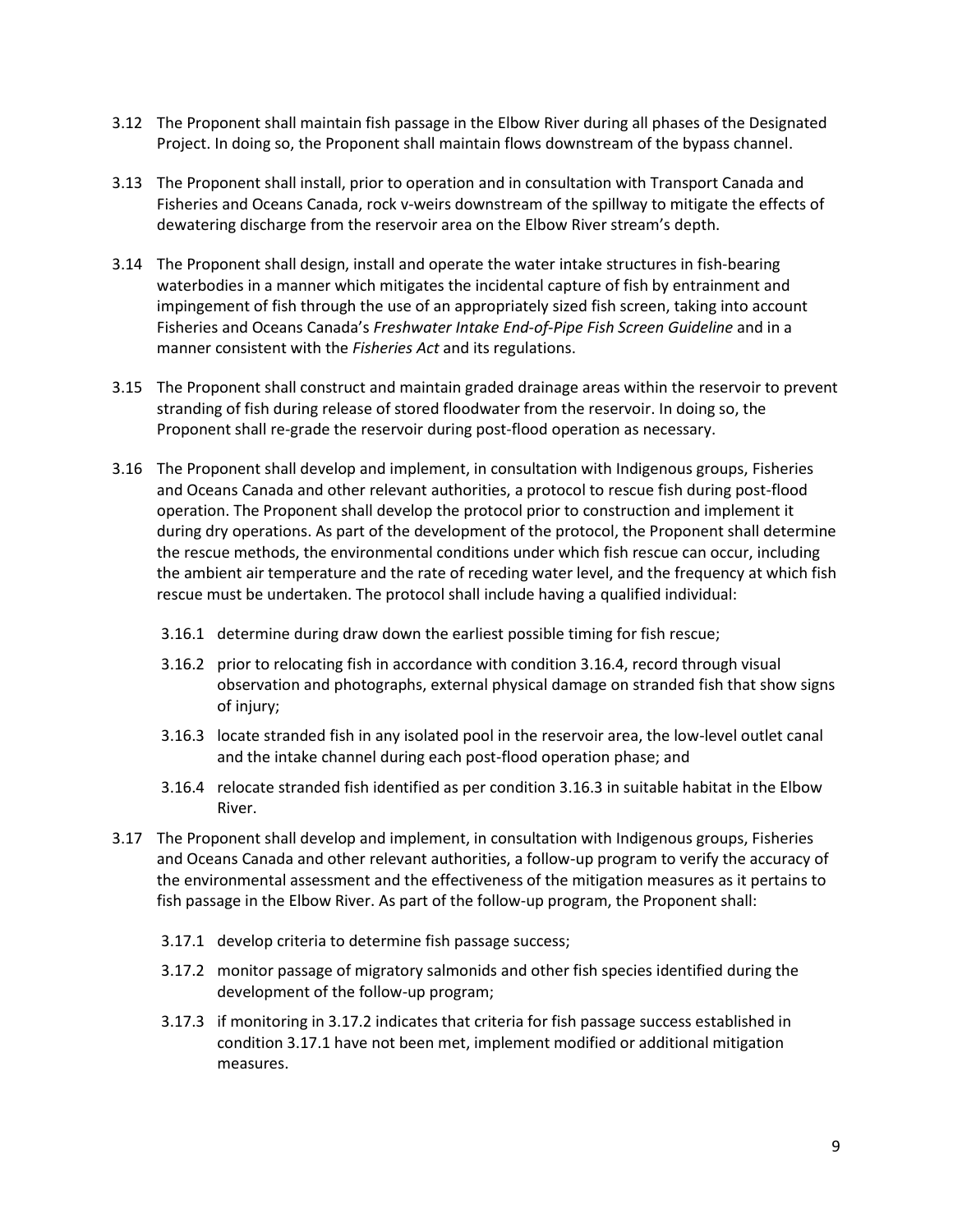- 3.18 The Proponent shall develop and implement, in consultation with Indigenous groups and Fisheries and Oceans Canada, a follow-up program to verify the accuracy of the environmental assessment and the effectiveness of the mitigation measures as it pertains to fish rescue. As part of the follow-up program, the Proponent shall:
	- 3.18.1 monitor fish strandings and safe passage when exiting the reservoir; and
	- 3.18.2 if the results of the monitoring conducted in accordance with condition 3.18.1 demonstrate fish failure to exit the reservoir, or fish harm or mortality when exiting, the Proponent shall develop and implement modified or additional mitigation measures to allow for safe and feasible fish passage through the reservoir outlet.
- 3.19 The Proponent shall develop and implement, in consultation with Indigenous groups, Fisheries and Oceans Canada, Environment and Climate Change Canada and other relevant authorities, a follow-up program to verify the accuracy of the environmental assessment and the effectiveness of the mitigation measures as it pertains to water quality. As part of the follow-up program, the Proponent shall:
	- 3.19.1 monitor, at a minimum every 3 hours during construction and monthly during operation, total suspended sediment levels at a minimum three locations in the Elbow River, one location in the immediate receiving environment, one location downstream of the low level outlet, and one location at the outlet channel;
	- 3.19.2 if the results of the monitoring conducted in accordance with condition 3.19.1 demonstrate higher levels of total suspended sediment than the baseline levels identified in Table 3-6, Appendix J of Volume 4 of the Environmental Impact Statement, or in Table 6-6, volume 3B, section 06 of the Environmental Impact Statement during flood operation, determine, in consultation with Fisheries and Oceans Canada, Environment and Climate Change Canada and other relevant authorities, if additional mitigation measures are required;
	- 3.19.3 monitor during post-flood operation and taking into account Alberta Transportation's Turbidity and monitoring specifications, turbidity levels at sites located upstream and downstream of the outlet channel and report any exceedance to the Canadian Council of Ministers of the Environment's *Guidelines for the Protection of Freshwater Aquatic Life* to relevant provincial authorities;
	- 3.19.4 monitor, at a minimum weekly during flood-operation, temperature and dissolved oxygen in the reservoir and in the immediate receiving environment;
	- 3.19.5 if results of the monitoring conducted in accordance with condition 3.19.4 demonstrate warmer temperature or lower levels of dissolved oxygen from modelling predictions identified in Appendix 1-1 submitted in the Response to Information Request Round 2 Package 4 -01 to -04 (Canadian Impact Assessment Registry Reference Number 80123, Document Number 1311), implement modified or additional mitigation measures; and
	- 3.19.6 monitor surface water quality at the low-level outlet channel prior to any discharge from the reservoir. If the results of the monitoring demonstrate exceedance of parameters identified in Appendix K, Table 2-4 of the Environmental Impact Statement, for water quality of the Elbow River downstream of the outlet channel, the Proponent shall develop and implement modified or additional mitigation measures prior to any subsequent flood operation.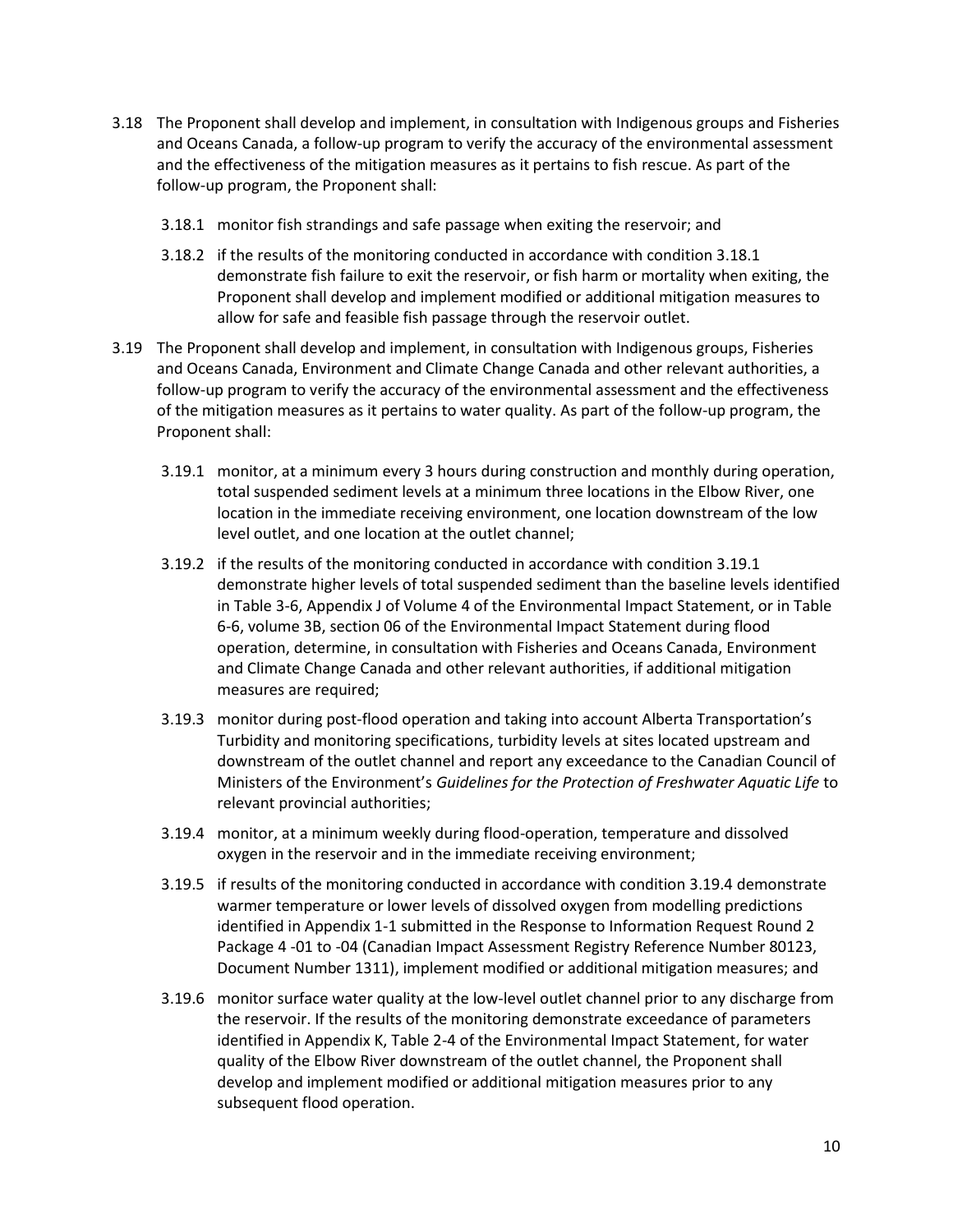3.20 The Proponent shall develop and implement, in consultation with Indigenous groups, Fisheries and Oceans Canada and other relevant authorities, a follow-up program to verify the accuracy of the environmental assessment and the effectiveness of the mitigation measures as it pertains to channel morphology. As part of the follow-up program, the Proponent shall monitor channel morphology of the Elbow River and outlet channel through Light detection and ranging LiDAR mapping during post-flood operation.

## **4 Migratory birds**

- 4.1 The Proponent shall carry out the Designated Project in a manner that protects migratory birds and avoids harming, killing or disturbing migratory birds or destroying, disturbing or taking their nests or eggs. In this regard, the Proponent shall take into account Environment and Climate Change Canada's *Guidelines to reduce risk to migratory birds*. The Proponent's actions when carrying out the Designated Project shall be in compliance with the *Migratory Birds Convention Act, 1994*, the *Migratory Birds Regulations* and with the *Species at Risk Act*.
- 4.2 The Proponent shall give preference to the use of existing access roads and disturbed areas for temporary workspaces and transportation activities over building new access roads and temporary workspace in undisturbed areas, and shall not remove native vegetation when building temporary workspace.
- 4.3 The Proponent shall control the lighting required for Designated Project activities throughout all phases of the Designated Project, including its direction, duration of use, intensity, spectrum colour and brightness, to mitigate the adverse effects of the Designated Project on migratory birds and species at risk caused by sensory disturbances due to light, while complying with operational health and safety requirements.
- 4.4 The Proponent shall identify, in consultation with relevant authorities, dates of breeding season for migratory birds and notify the Agency of these dates prior to construction.
- 4.5 The Proponent shall conduct vegetation removal, and any other activity that could potentially disturb migratory birds, within the project development area outside of the breeding season(s) for migratory birds identified in condition 4.4. If vegetation removal or the conduct of other disturbance activity outside of the breeding season(s) is not technically feasible during any given year, the Proponent shall develop and implement additional mitigation measures, in consultation with relevant authorities, to avoid harm to migratory birds and their nests or eggs. The Proponent shall submit these measures to the Agency prior to implementing them.
- 4.6 The Proponent shall remove sediment and debris in the off-stream reservoir within seven days after the draining of the reservoir. If it is not technically feasible for the Proponent to remove sediment and debris within seven days after the draining of the reservoir, the Proponent shall develop and implement additional mitigation measures, in consultation with relevant authorities, to avoid harm to migratory birds and their nests or eggs. The Proponent shall submit these measures to the Agency prior to implementing them.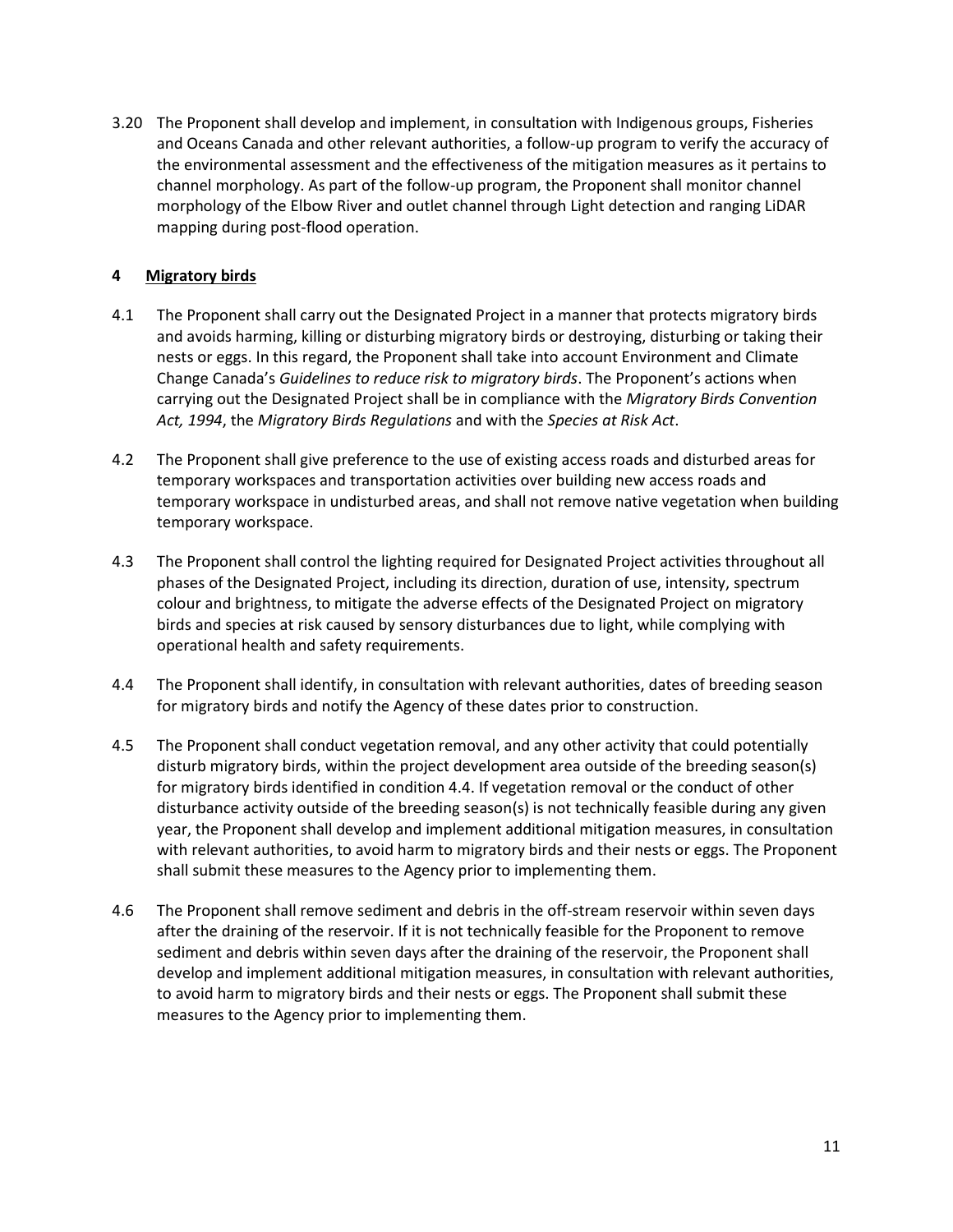- 4.7 For any active migratory bird nests identified during construction or operation, the Proponent shall establish and implement, in consultation with relevant authorities, mitigation measures to avoid destroying, disturbing or taking the nest(s), including by implementing a disturbance setback buffer.
- 4.8 The Proponent shall develop and implement, in consultation with Indigenous groups and relevant authorities, a protocol to prevent harm to migratory birds, including migratory birds species at risk identified in Table 7.2-1 of the draft environmental assessment report, within the reservoir footprint. The Proponent shall develop the protocol prior to construction and implement it prior to flood operation. The protocol shall include:
	- 4.8.1 flood forecasting undertaken prior to inventories conducted in accordance with condition 4.9; and
	- 4.8.2 measures to rescue migratory birds chicks and eggs.
- 4.9 The Proponent shall conduct inventories of potential migratory bird habitat, including the collection of information on breeding bird densities and the presence of ground nesting birds, as well as mapping of important habitat features, shrublands, wetlands and grassland within the reservoir footprint every five years starting the first year of operation, and update the migratory bird protocol referred to in condition 4.8 based on the results of the inventories.
- 4.10 The Proponent shall develop, prior to construction and in consultation with Indigenous groups and relevant authorities, a follow-up program to verify the accuracy of the environmental assessment and to determine the effectiveness of all mitigation measures to avoid harm to migratory birds, including migratory birds that are listed species at risk, their eggs and nests. The follow-up program shall include the mitigation measures used to comply with conditions 4.1 to 4.9. As part of the development of the follow-up program, the Proponent shall identify performance indicators that shall be used by the Proponent to evaluate the effectiveness of mitigation measures. The Proponent shall implement the follow-up program during all phases of the Designated Project.

# **5 Species at risk**

- 5.1 The Proponent shall conduct pre-construction surveys to determine the distribution of little brown myotis (*myotis lucifugus*) in the project development area. The Proponent shall establish, in consultation with Indigenous groups and relevant authorities, buffer zones around little brown myotis (*myotis lucifugus*) active roosts identified during the pre-construction surveys or found by the Proponent or brought to the attention of the Proponent by an Indigenous group during any phase of the project. The Proponent shall maintain the buffer zones from their installation and for the duration of the project or until the roosts are permanently abandoned.
- 5.2 The Proponent shall conduct, prior to construction and in consultation with Indigenous groups and relevant authorities, breeding habitat surveys for the northern leopard frog (*Lithobates pipiens*), western toad (*Anaxyrus boreas*), and western tiger salamander (*Ambystoma mavoritium*) within the project development area.
- 5.3 For any construction activity within 100 metres of breeding habitat identified under condition 5.2 for the northern leopard frog (*Lithobates pipiens),* western toad (*Anaxyrus boreas),* or western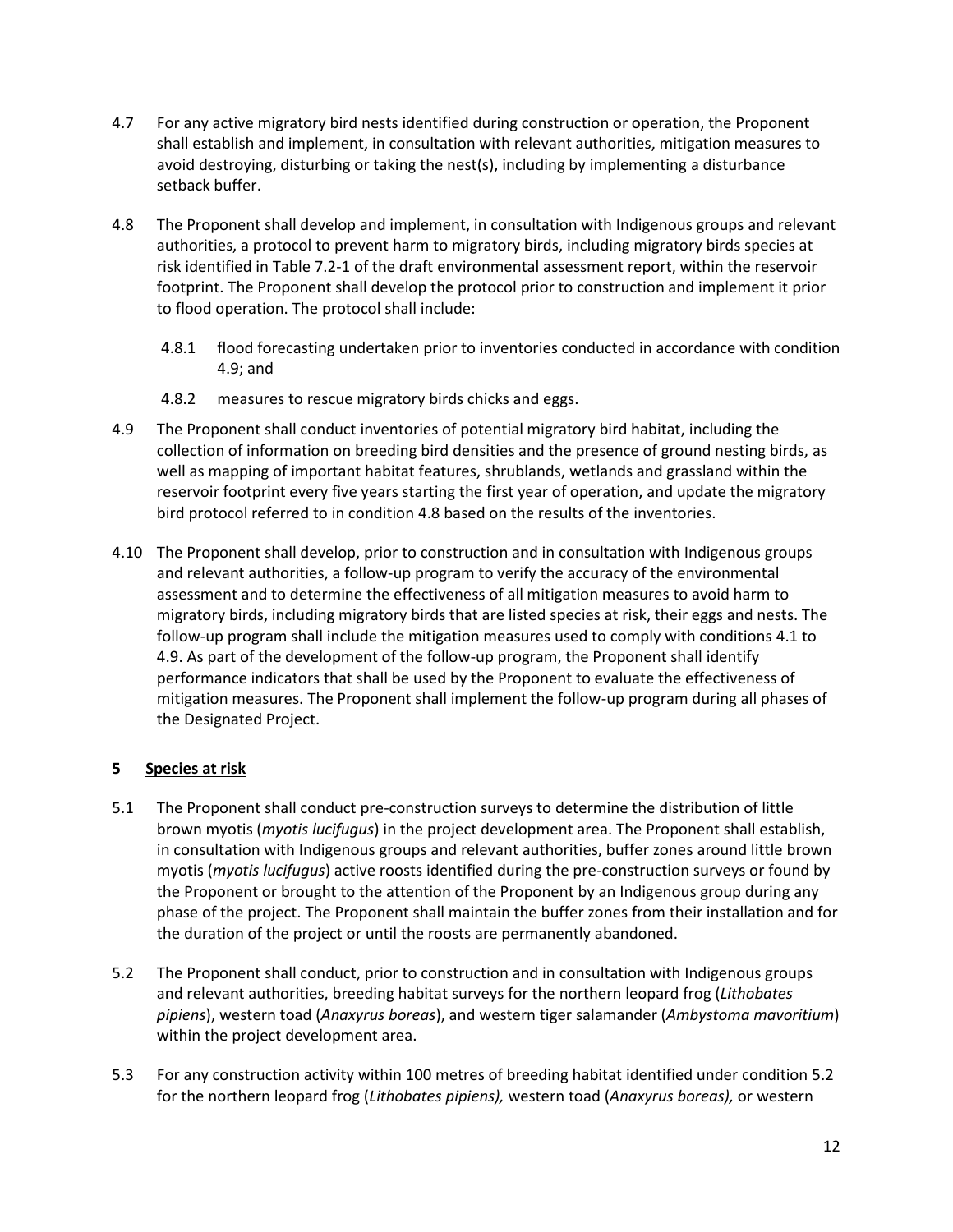tiger salamander (*Ambystoma mavoritium)* during the breeding season, the Proponent shall develop, prior to construction and in consultation with Indigenous groups and relevant authorities, measures to prevent northern leopard frog (*Lithobates pipiens),* western toad (*Anaxyrus boreas),* and western tiger salamander (*Ambystoma mavoritium)* from accessing the active construction areas. Measures shall include:

- 5.3.1 the installation of silt fencing prior to construction; and
- 5.3.2 the monitoring, during construction and by a qualified individual, of the presence of northern leopard frog (*Lithobates pipiens),* western toad (*Anaxyrus boreas),* or western tiger salamander (*Ambystoma mavoritium)* in active construction areas within 100 metres of their breeding habitat.
- 5.4 If the results of the monitoring conducted in accordance with condition 5.3.2 identify the presence of northern leopard frog (*Lithobates pipiens),* western toad (*Anaxyrus boreas),* or western tiger salamander (*Ambystoma mavoritium)* in active construction areas within 100 metres of their breeding habitat, the Proponent shall implement additional species-specific mitigation measures in consultation with Indigenous groups and relevant authorities.
- 5.5 The Proponent shall develop and implement, in consultation with Indigenous groups and relevant authorities, a protocol to prevent the mortality of amphibians, including northern leopard frog (*Lithobates pipiens),* western toad (*Anaxyrus boreas),* and western tiger salamander (*Ambystoma mavoritium)* during flood operation within the reservoir footprint. The Proponent shall develop the protocol prior to construction, taking into account the flood forecasting undertaken in accordance with condition 4.8.1. The protocol shall include measures to rescue and relocate northern leopard frog (*Lithobates pipiens),* western toad (*Anaxyrus boreas),* and western tiger salamander (*Ambystoma mavoritium*) to suitable habitat outside the reservoir footprint.
- 5.6 The Proponent shall mitigate the adverse environmental effects of the Designated Project on wetland functions by avoiding the loss of wetlands and wetland functions when feasible. When avoidance is not feasible, the Proponent shall minimize adverse effects on wetlands, and shall compensate any permanent loss of wetlands or wetland function, taking into account *Alberta Wetland Policy*.
- 5.7 The Proponent shall direct any drainage pathway, constructed or modified as part of the Designated Project, away from wetlands.
- 5.8 The Proponent shall not grub vegetation when undertaking construction work in wetlands.
- 5.9 The Proponent shall maintain a distance of 100 metres from any water body and wetland during maintenance activities in the off-stream reservoir, except for weeds and invasive species management and in-stream maintenance activities.

# **6 Atmospheric environment**

6.1 The Proponent shall ensure that all vehicles required for construction of the Designated Project meet or exceed emission standards applicable at time of introduction, and are operated, inspected and maintained in accordance with engine instructions provided by the manufacturer to meet the emissions standards.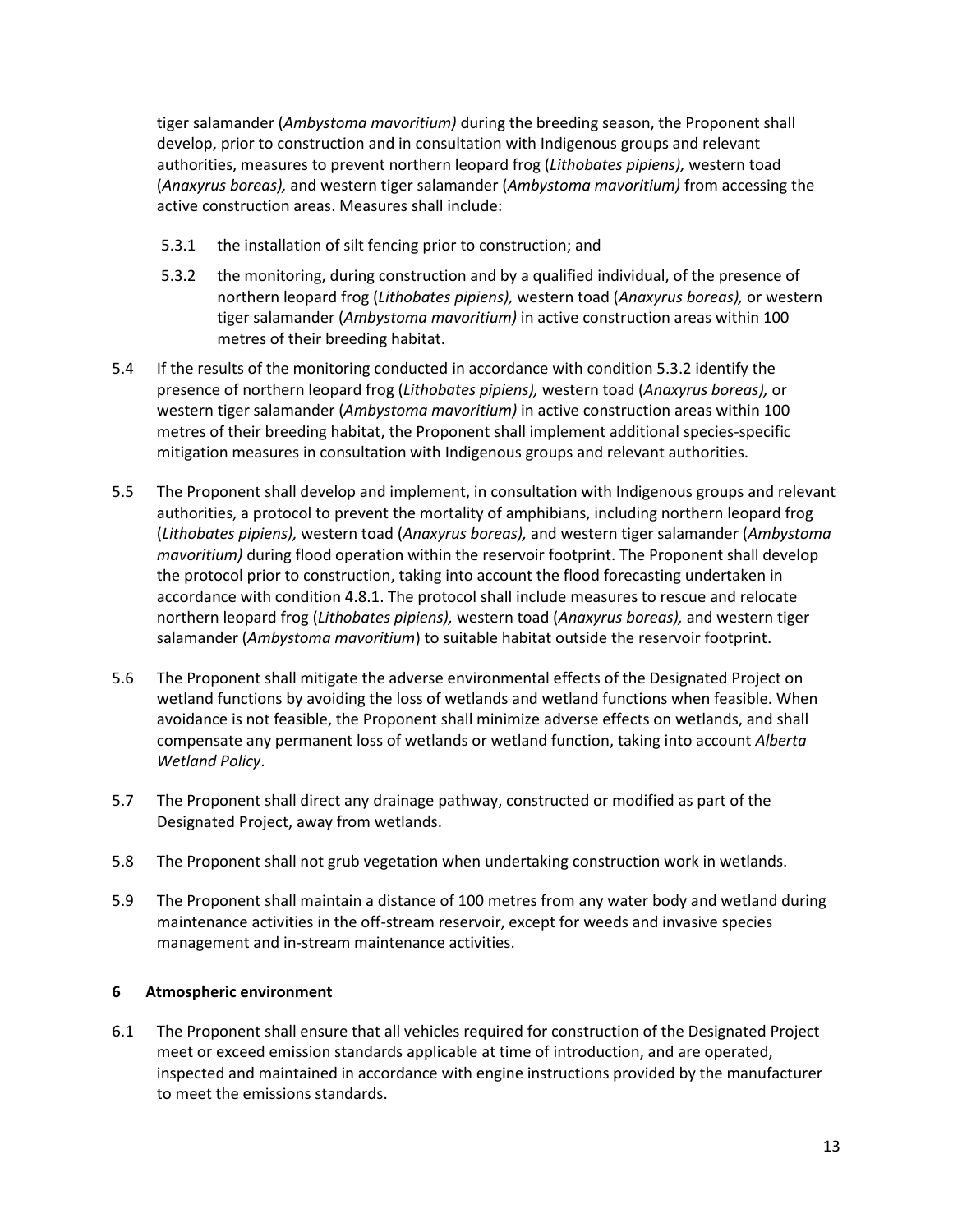- 6.2 The Proponent shall develop, prior to construction, and implement, during construction, a noidling policy for all vehicles within the project development area. The Proponent shall require that all persons abide by this policy, unless not technically feasible or not feasible for health or safety reasons. The Proponent shall submit the policy to the Agency prior to construction.
- 6.3 The Proponent shall develop, prior to construction and in consultation with relevant authorities, and implement during all phases of the Designated Project, measures to maintain baseline air quality and prevent exceedance of the Canadian Council of Ministers of the Environment' Canadian Ambient Air Quality Standards.
- 6.4 The Proponent shall develop, prior to construction and in consultation with Environment and Climate Change Canada and Health Canada, and implement during all phases of the Designated Project, a follow-up program to verify the accuracy of the environmental assessment and determine the effectiveness of mitigation measures as it pertains to adverse changes to air quality attributed to the Designated Project. As part of the follow-up program, the Proponent shall:
	- 6.4.1 identify, in consultation with the parties involved in the development of the follow-up program, the locations for the monitoring referred to in conditions 6.4.2 and 6.4.3, including a minimum of one location, within the community of Springbank;
	- 6.4.2 monitor nitrogen dioxide continuously during construction;
	- 6.4.3 monitor total suspended particulate (TSP), coarse particulate matter (PM10) and fine particulate matter (PM2.5) continuously during construction, flood operation and postflood operation. Monitoring of total suspended particulate and fine particulate matter shall be done at one location between the permanent access road and the diversion channel excavation work, one location at the dam construction site and one location at any borrow source site used, and shall include:
		- 6.4.3.1 visual observation during construction; and
		- 6.4.3.2 monitoring, other than through visual observation, during construction, flood operation and post-flood operation.
	- 6.4.4 monitor meteorological factors, including wind speed, wind direction and temperature during all phases of the Designated Project;
	- 6.4.5 use the Canadian Council of Ministers of the Environment' Canadian Ambient Air Quality Standards management levels for nitrogen dioxide and fine particulate matter (PM2.5) and the Canadian Ambient Air Quality Standards Air Zone Management Framework to determine if modified or additional mitigation measures are required based on the results of monitoring conducted in accordance with conditions 6.4.2 and 6.4.3.

# **7 Human health**

7.1 The Proponent shall not exceed the noise limits set out in the U.S. Environmental Protection Agency Office of Noise Abatement and Control document titled *Information on levels of environmental noise requisite to protect public health and welfare with an adequate margin of safety* for short-term noise exposure during construction.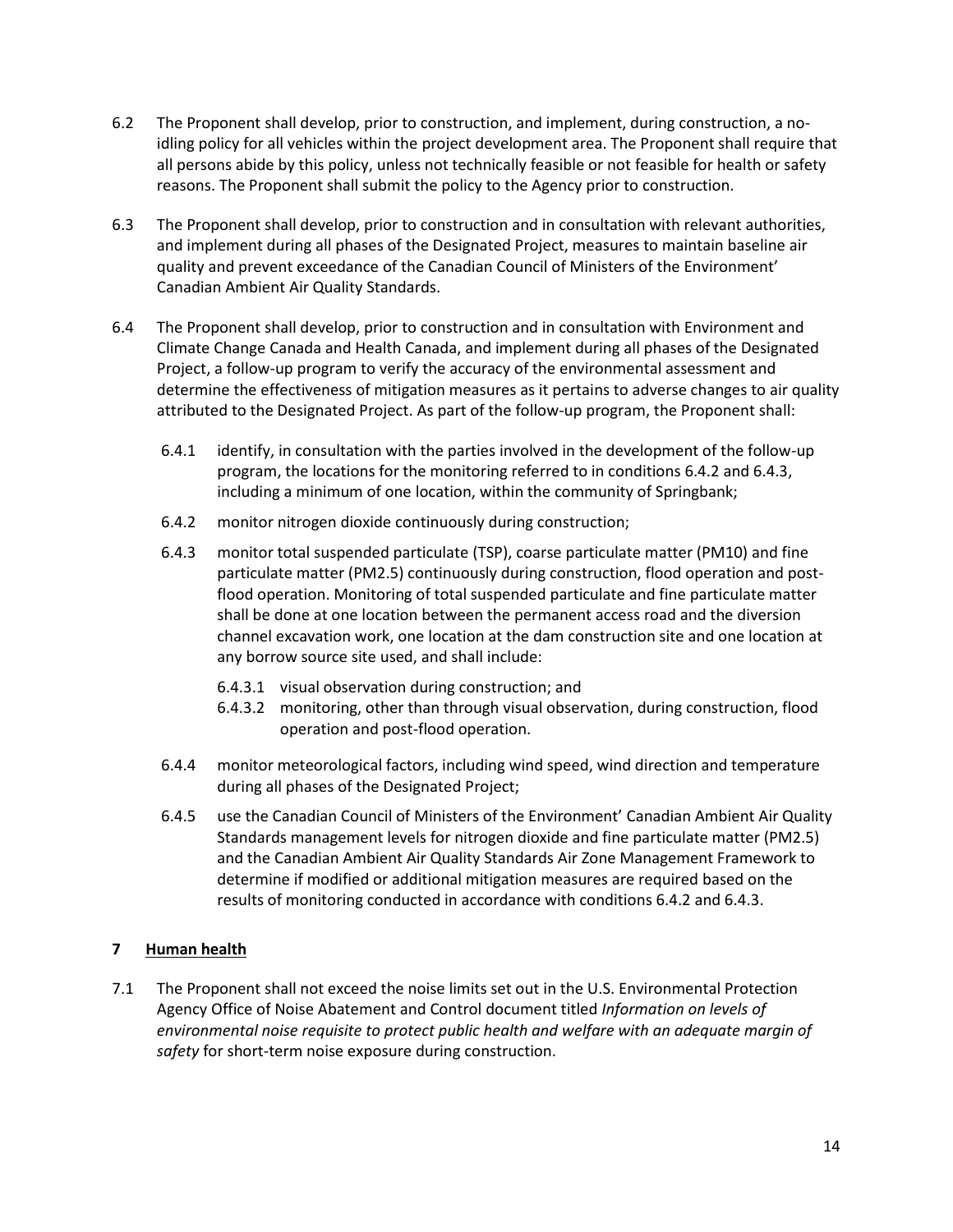- 7.2 For any blasting activities required for the Designated Project, the Proponent shall take into account Environment and Climate Change Canada's *Environment Code of Practice for Metal Mines* for the control of noise and vibration from blasting and thresholds and mitigation measures for blasting noise identified in Health Canada's *Guidance for Evaluating Human Health Impacts in Environmental Assessment: Noise*.
- 7.3 The Proponent shall develop, prior to construction and in consultation with Indigenous groups, a protocol for receiving complaints related to exposure to noise attributable to the Designated Project. The Proponent shall provide the protocol to the Agency prior to construction and shall implement it during construction. As part of the implementation of the protocol, the Proponent shall respond to any noise complaint attributed to any component of the Designated Project within 48 hours of the complaint being received and shall implement any corrective action, if required to reduce exposure to noise, in a timely manner.
- 7.4 The Proponent shall develop a communication plan in consultation with Indigenous groups. The Proponent shall develop the communication plan prior to construction and shall implement and keep it up to date during all phases of the Designated Project. The plan shall include procedures, including timing and methods, for sharing information on the following:
	- 7.4.1 the schedule and location of construction activities that have the potential to exceed the noise limits set out in the U.S. Environmental Protection Agency Office of Noise Abatement and Control document *Information on levels of environmental noise requisite to protect public health and welfare with an adequate margin of safety*, and any update to that schedule;
	- 7.4.2 the details of the protocol for receiving complaints related to exposure to noise attributable to the Designated Project implemented pursuant to condition 7.3, including how to record a complaint; and
	- 7.4.3 the time periods identified pursuant to condition 8.7.
- 7.5 The Proponent shall implement, during all phases of the Project, measures to mitigate fugitive dust emissions attributable to the Designated Project. As part of the measures, the Proponent shall:
	- 7.5.1 establish speed limits on Designated Project roads during all phases of the Designated Project and require that all persons abide by these speed limits; and
	- 7.5.2 apply dust suppressant on the project permanent access roads during all phases of the Designated Project. The Proponent shall select, in consultation with relevant authorities, dust suppressants with the least potential effects on human health and the environment.
- 7.6 The Proponent shall decommission and plug off water wells located within the project development area that are not used to monitor groundwater quality pursuant to condition 7.9.1, prior to construction.
- 7.7 The Proponent shall monitor, at a minimum twice prior to construction and weekly during flood operation, total mercury and methylmercury levels in the Elbow River upstream of the intake structure, in the off-stream reservoir, and in the low-level outlet downstream of the off-stream reservoir outlet gate. The Proponent shall measure total mercury and methylmercury levels in accordance with the Response to the IAAC Information Request Technical Review Round 2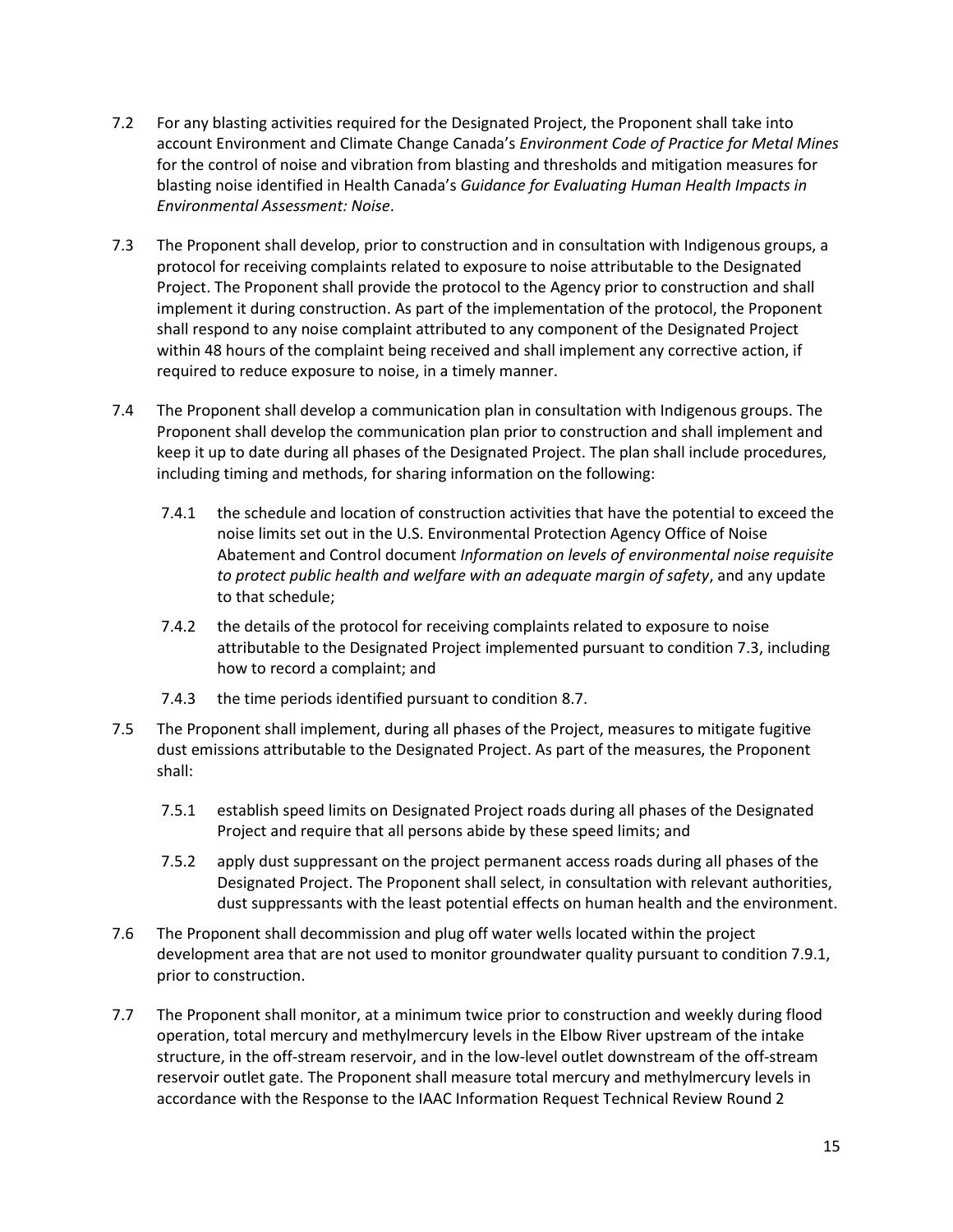Package 4 - 01 to 04, IR4-02 (Canadian Impact Assessment Registry Reference Number 80123, Document Number 1311) and shall determine, in consultation with Environment and Climate Change Canada, if modified or additional mitigation measures are required based on the results of the monitoring.

- 7.8 The Proponent shall develop, in consultation with Indigenous groups and relevant authorities, a follow-up program to verify the accuracy of the environmental assessment and the effectiveness of the mitigation measures as it pertains to contamination of country food. As part of the followup program, the Proponent shall:
	- 7.8.1 monitor, simultaneously and prior to flood operation, total mercury, methylmercury, carbon-13 and nitrogen-15 stable isotopes concentration, fish age and morphometric date in fish muscle. The Proponent shall monitor a minimum of 12 adult fish of a top predatory fish species at each site and shall co-locate fish sampling with sampling for mercury in water at two sites downstream and upstream the project development area;
	- 7.8.2 monitor for muscle or whole body total mercury and methylmercury, carbon-13, nitrogen 15- stable isotopes, and morphometric data in one lower food web fish species;
	- 7.8.3 monitor total mercury and methylmercury, carbon-13 and nitrogen 15- stable isotopes in invertebrates that are key fish food source in the Elbow River;
	- 7.8.4 the Proponent shall undertake the monitoring referred to in conditions 7.8.1, 7.8.2 and 7.8.3 after flood operation.
- 7.9 The Proponent shall develop and implement, in consultation with Indigenous groups and relevant authorities, a follow-up program to verify the accuracy of the environmental assessment and the effectiveness of the mitigation measures as it pertains to drinking water quality. As part of the follow-up program, the Proponent shall:
	- 7.9.1 monitor groundwater level, major ions, dissolved metals, nutrients, benzene, toluene, ethylbenzene, xylenes (BTEX), F1 to F2 fraction hydrocarbons, and bacteriological parameters at locations selected from existing domestic wells and locations identified in Figure 7-1 of Appendix IR15-1 submitted in the Response to Information Request Round 1 package 3 (Canadian Impact Assessment Registry Reference Number 80123, Document Number 1260) between the project development area and Tsuut'ina Nation 145 Reserve during dry operation and at the start of post-flood operation;
	- 7.9.2 report the results of monitoring referred to in condition 7.9.1 to Tsuut'ina Nation145 Reserve;
	- 7.9.3 if the results of the monitoring referred to in condition 7.9.1 demonstrate any exceedance of thresholds for parameters identified in Health Canada *Guidelines for Canadian Drinking Water Quality*, the Proponent shall determine, in consultation with the parties involved in the development of the follow-up program, if the source of exceedance is attributable to the Designated Project and develop and implement modified or additional mitigation measures for any such exceedance.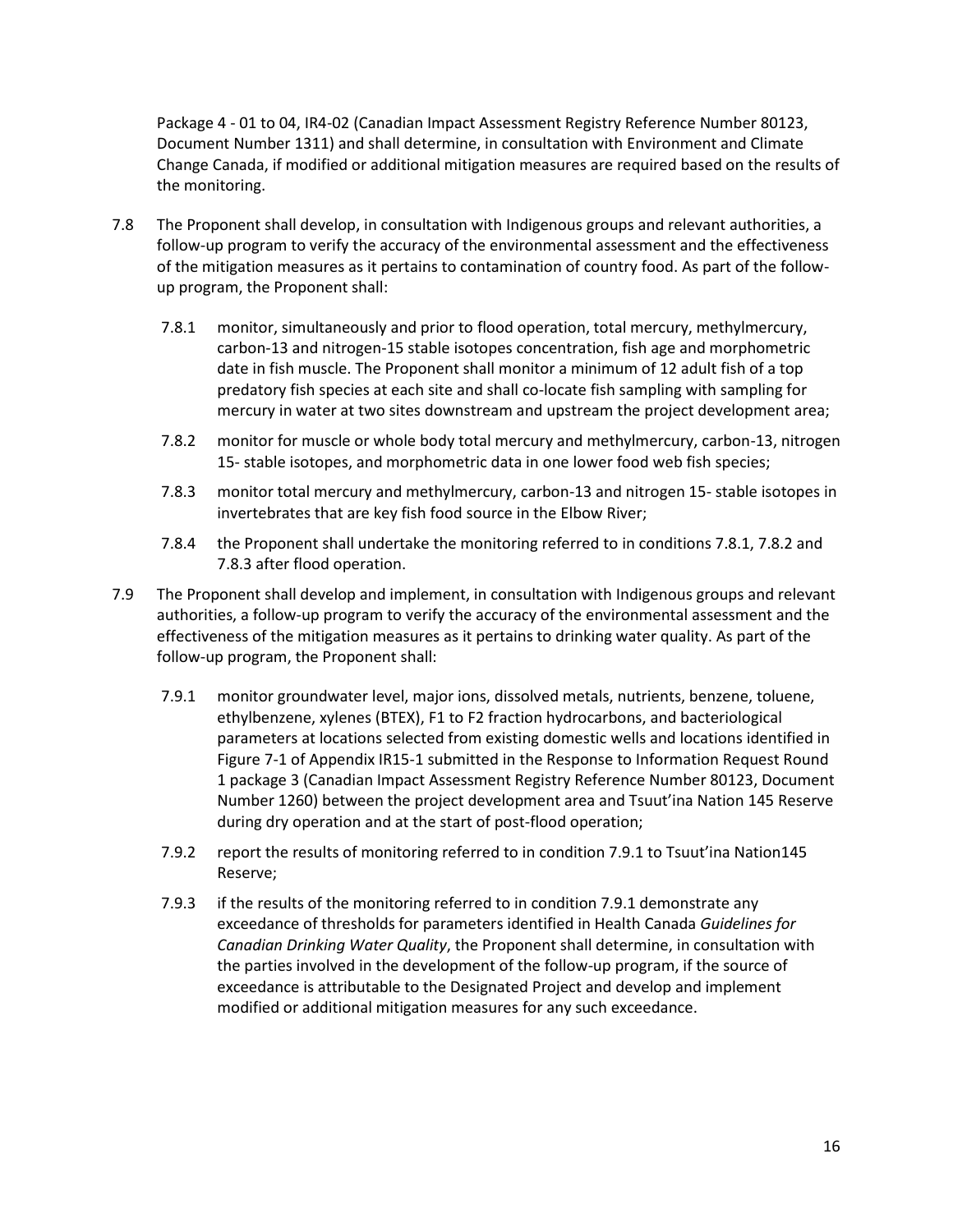### **8 Current use of lands and resources for traditional purposes**

- 8.1 The Proponent shall undertake, in consultation with Indigenous groups and relevant authorities, progressive reclamation of areas disturbed by the Designated Project, including bank and riparian areas. In doing so, the Proponent shall:
	- 8.1.1 identify agronomic plant species and plant species native to the regional assessment area to use for revegetation, including native seed mix suitable for wetlands;
	- 8.1.2 revegetate the diversion channel, earthen embankment and floodplain berm prior to operation;
	- 8.1.3 reclaim non-native plant areas to equivalent baseline land functions after construction and during post flood operation; and
	- 8.1.4 reclaim the surface drainage patterns of the area.
- 8.2 The Proponent shall manage weeds and invasive species as necessary to promote successful revegetation that includes traditional plant establishment and growth. In doing so, the Proponent shall not use herbicide within 30 metres of wetlands and waterbodies in the project development area.
- 8.3 The Proponent shall conduct pre-construction surveys to determine the presence of grizzly bear (*Ursus arctos*) western population dens in the project development area. The Proponent shall establish, in consultation with Indigenous groups and relevant authorities, no-work buffer zones around grizzly bear (*Ursus arctos*) western population dens identified during the pre-construction surveys or found by the Proponent or brought to the attention of the Proponent by an Indigenous group during any phase of the Designated Project. The Proponent shall maintain the buffer zones from their establishment and throughout operation.
- 8.4 The Proponent shall follow the timing restrictions on industrial activities identified in the Alberta's *Recommended Land Use Guidelines: Key Wildlife and Biodiversity Zones* when undertaking construction and maintenance activities in the Key Wildlife and Biodiversity Zone identified along the Elbow River. In doing so, the Proponent shall:
	- 8.4.1 if it is not economically or technically feasible for the Proponent to follow the timing restrictions on industrial activities identified in the Alberta's *Recommended Land Use Guidelines: Key Wildlife and Biodiversity Zones*, develop and implement additional mitigation measures, in consultation with Environment and Climate change Canada and other relevant authorities. The Proponent shall submit these measures to the Agency prior to implementing them.
- 8.5 The Proponent shall install and maintain, during construction and operation, one underpass under Highway 22 where it crosses the diversion channel and wildlife friendly fences to provide passage for grizzly bear western population (*Ursus arctos*) and ungulates. The Proponent shall install the wildlife friendly fences as identified in Figure IR 15-1 submitted in the Response to Information Requests Round 1 Package 2 (Canadian Impact Assessment Registry Reference Number 80123, Document Number 1260), taking into account Alberta Conservation Association *Landholder's Guide to Wildlife Friendly Fencing*, to prevent access by livestock and allow safe passage for wildlife. The Proponent shall maintain the fences during all phases of the Designated Project.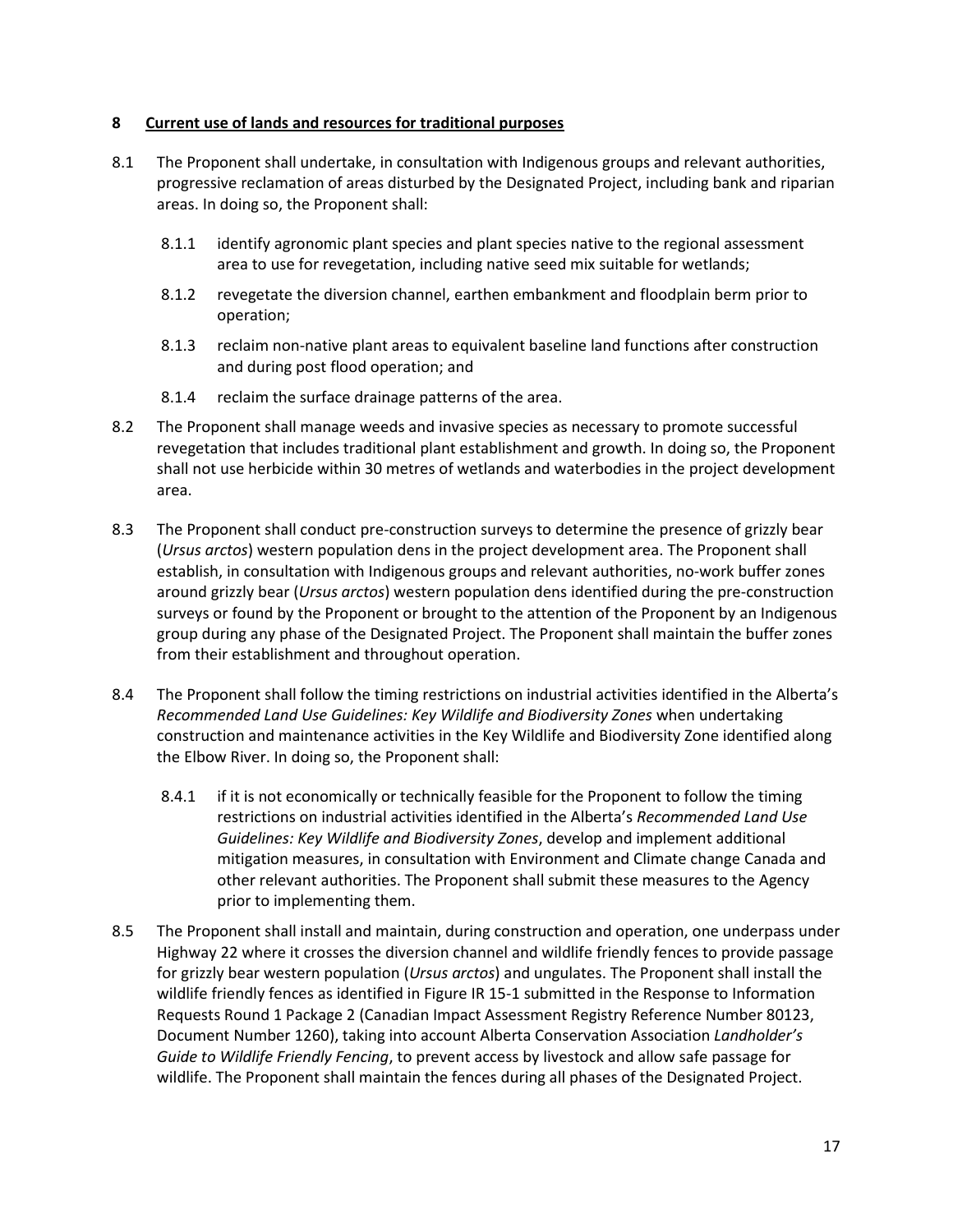- 8.6 The Proponent shall maintain navigation on the Elbow River during all phases of the Designated Project. In doing so, the Proponent shall establish and maintain, in consultation with Transport Canada, a portage route around the diversion inlet gate and the service spillway locations to maintain navigation on the Elbow River during construction of these project components and install safety signage to signal the presence of the diversion inlet gate and location of the portage route until such time that the portage route is no longer required to maintain navigation on the Elbow River.
- 8.7 The Proponent shall provide the Agency and Indigenous groups with the final project design within seven days of its finalization and shall notify Indigenous groups at least 30 days in advance of construction to allow Indigenous groups to catalogue, harvest and transplant traditional and medicinal plants present within the project development area. The Proponent shall identify and implement, in consultation with Indigenous groups, time periods during which maintenance activities shall not occur within the project development area to accommodate Indigenous harvesting activities, unless if maintenance activities are necessary for safety reasons.
- 8.8 The Proponent shall develop, prior to construction and in consultation with Indigenous groups, a Land Use Plan to support and prioritize Indigenous groups' practice of traditional activities within the project development area, and implement the Plan during all phases of the Designated Project. As part of the Land Use Plan, the Proponent shall:
	- 8.8.1 secure for the exclusive use by Indigenous groups, sufficient land area within the project development area to support Indigenous traditional use activities, including hunting, plant gathering, trapping, fishing and access to cultural sites;
	- 8.8.2 provide maps of the land use areas identified pursuant to condition 8.8.1 to the Agency and Indigenous groups prior to construction;
	- 8.8.3 install, prior to construction, signage at the limits of the land use areas identified pursuant to condition 8.8.1 encouraging low noise level use of the land adjacent to the land use areas and indicating the potential presence of Indigenous peoples exercising their Treaty rights to hunt for food and the use of hunting weapons;
	- 8.8.4 provide access to Indigenous groups to the land use areas identified pursuant to condition 8.8.1 during all phases of the Designated Project, to the extent that such access is safe. The Proponent shall notify Indigenous groups in a timely manner if access must be prohibited for safety reasons.
- 8.9 The Proponent shall establish, in consultation with Indigenous groups, a staging area for Indigenous traditional use activities in close proximity to the land use areas identified in condition 8.8. The Proponent shall provide maps to the Agency and Indigenous groups of the staging area prior to construction.
- 8.10 The Proponent shall provide unimpeded access to the staging area identified in condition 8.9, except during the flood operation when access to the staging area may be prohibited for safety reasons. The Proponent shall communicate to Indigenous groups the closure of the staging area when required for safety reasons during flood season.
- 8.11 The Proponent shall establish, prior to construction and in consultation with Indigenous groups, and maintain, throughout construction and operation, a Land Use Advisory Committee (the committee) to support the development and implementation of the Land Use Plan identified in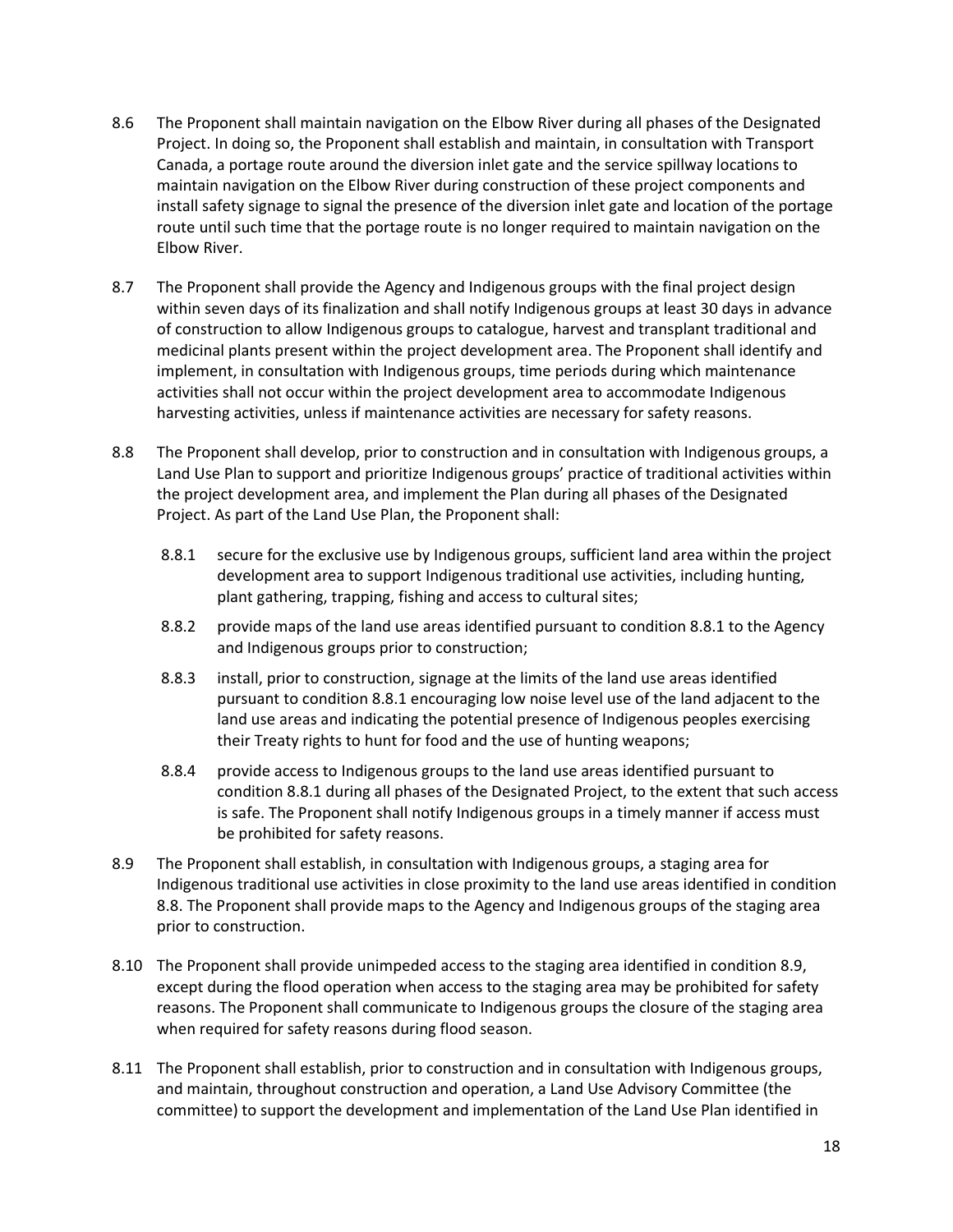condition 8.8. The Proponent shall invite Indigenous groups to participate in all committee activities. As part of the establishment of the committee, the Proponent shall co-develop Terms of Reference for the committee with Indigenous groups. The Proponent shall submit the completed Terms of Reference to the Agency prior to construction. The Terms of Reference shall include:

- 8.11.1 the means by which the Proponent and Indigenous groups shall jointly identify issues to be discussed by the committee, including issues related to the shared use of the project development area by the public for recreational and agricultural purposes and by Indigenous groups;
- 8.11.2 the frequency, timing and location of committee meetings during each phase of the Designated Project;
- 8.11.3 the means by which the Proponent shall share information related to the implementation of the Designated Project with the committee, including when and how information will be shared;
- 8.11.4 the means by which the Proponent shall document the activities of the committee including all views and information received through the committee; and how the Proponent has considered all views and information received through the committee;
- 8.11.5 the means by which the Proponent shall document any issue for which committee members are unable to find resolution, including a rationale for the lack of resolution, and any solutions for finding a resolution proposed by the committee;
- 8.11.6 the means by which the Proponent shall share a yearly report documenting the information pursuant to conditions 8.11.4 and 8.11.5 with committee members and with the Agency, including when and how this information shall be shared; and
- 8.11.7 the means by which the Proponent shall evaluate and revise as necessary, in consultation with Indigenous groups, the Terms of Reference throughout construction and operation.
- 8.12 The Proponent shall develop, prior to operation, a follow-up program to verify the accuracy of the environmental assessment as it pertains to natural re-vegetation of the drained reservoir during post-flood operation. As part of the development of the follow-up program, the Proponent shall identify objectives that shall be used by the Proponent to evaluate the success of re-vegetation. The Proponent shall implement the follow-up program during operation. As part of the implementation of the follow-up program, the Proponent shall:
	- 8.12.1 monitor the composition and abundance of natural re-vegetation occurring in the drained reservoir, for the first six months of post-flood operation; and
	- 8.12.2 develop and implement additional mitigation measures if the results of the monitoring referred to in condition 8.12.1 demonstrate that additional mitigation measures are required to promote successful re-vegetation of the drained reservoir. As part of these measures, the Proponent shall mitigate wind erosion through the application of a tackifier.
- 8.13 The Proponent shall develop, prior to construction and in consultation with Indigenous groups, a follow-up program to verify the accuracy of the environmental assessment and to determine the effectiveness of mitigation measures as it pertains to the adverse environmental effects of the Designated Project on the current use of lands and resources for traditional purposes. The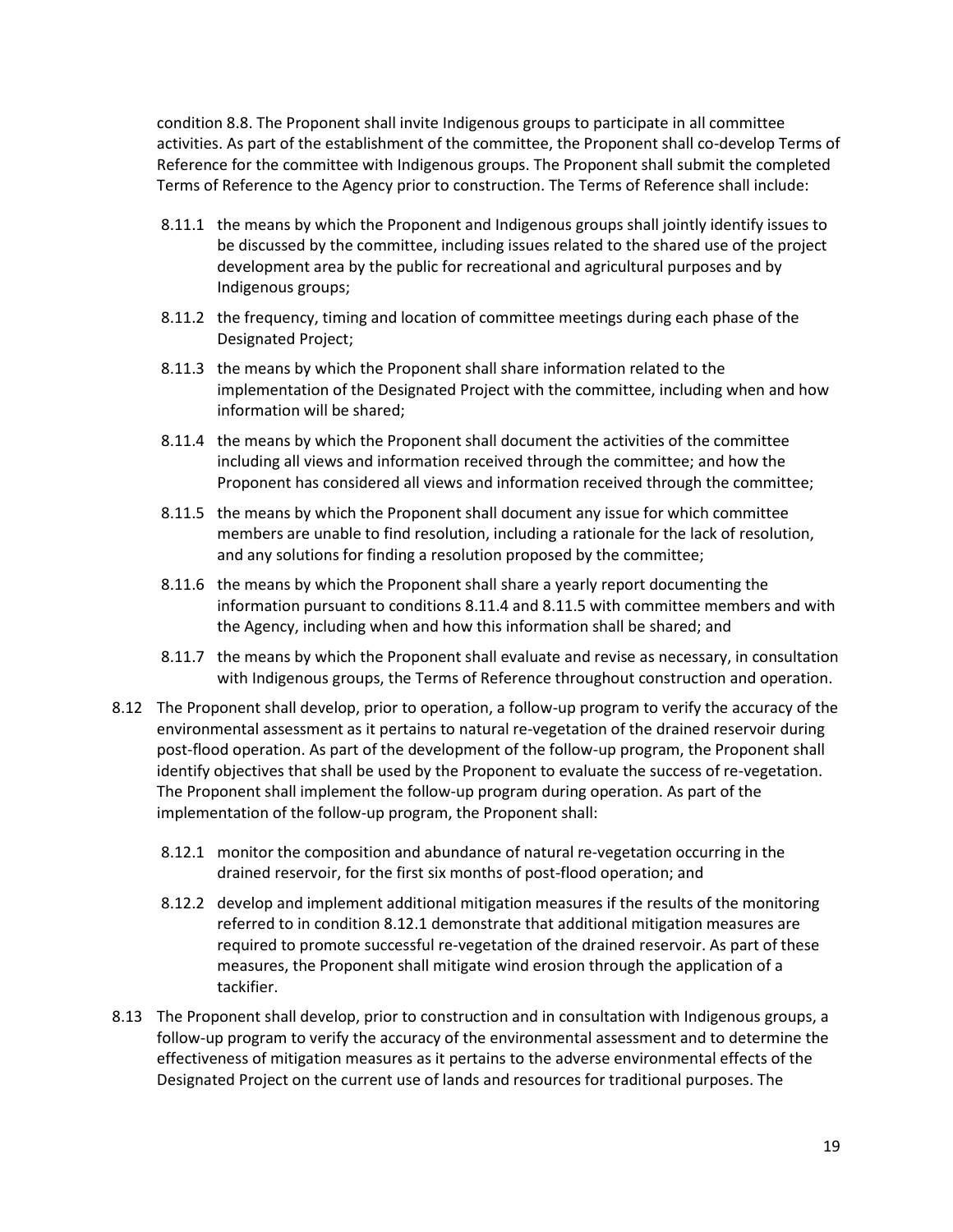Proponent shall implement the follow-up program during all phases of the Designated Project to monitor:

- 8.13.1 the effectiveness of progressive reclamation;
- 8.13.2 the effectiveness of the Land Use Plan in supporting and prioritizing Indigenous groups' practice of traditional activities within the project development area;
- 8.13.3 the effectiveness of the Land Use Advisory Committee in addressing views and information received pursuant to condition 8.11.4; and
- 8.13.4 that the availability and quality of resources for traditional use activities is as predicted in the environmental assessment.

# **9 Physical and cultural heritage and structures, sites or things of historical, archaeological, paleontological or architectural significance**

- 9.1 The Proponent shall retain, prior to construction, the services of Indigenous monitors from all Indigenous groups to observe, record, and report on the implementation, throughout construction, of requirements set out in this document including the archeological and heritage management plan referred to in condition 9.3. Prior to retaining the services of Indigenous monitors, the Proponent shall determine, in consultation with Indigenous groups, the scope, purpose and objectives of the participation of Indigenous monitors and shall provide that information to the Agency prior to construction.
- 9.2 The Proponent shall develop and implement, prior to construction and in consultation with Indigenous groups and Alberta Culture and Tourism, a historic resource impact assessment of the project development area. The Proponent shall apply the archaeological and heritage management plan pursuant to condition 9.3 to structures, sites, or things of historical, archaeological, paleontological, or architectural significance or physical or cultural heritage resources identified as part of the historic resource impact assessment.
- 9.3 The Proponent shall develop, prior to construction and in consultation with Indigenous groups, Alberta Culture and Tourism, and implement, during construction and operation, an archaeological and heritage management plan for any structures, sites, or things of historical, archaeological, paleontological, or architectural significance or physical or cultural heritage resources within the project development area, including, but not limited to sites and things subject the *Alberta Historical Act*. The archaeological resources and heritage management plan shall include:
	- 9.3.1 avoidance measures for any structures, sites, or things of historical, archaeological, paleontological, or architectural significance or physical or cultural heritage resources within the project development area identified in Table IR 10-1 submitted in the Response to Information Request Round 1 Package 2 (Canadian Impact Assessment Registry Reference Number 80123, Document Number 1260) and the historic resource impact assessment pursuant to condition 9.2;
	- 9.3.2 procedures to record, analyze, and mitigate the effects on any structures, sites, or things of historical, archaeological, paleontological, or architectural significance or physical or cultural heritage resources that could not be avoided pursuant to condition 9.3.1;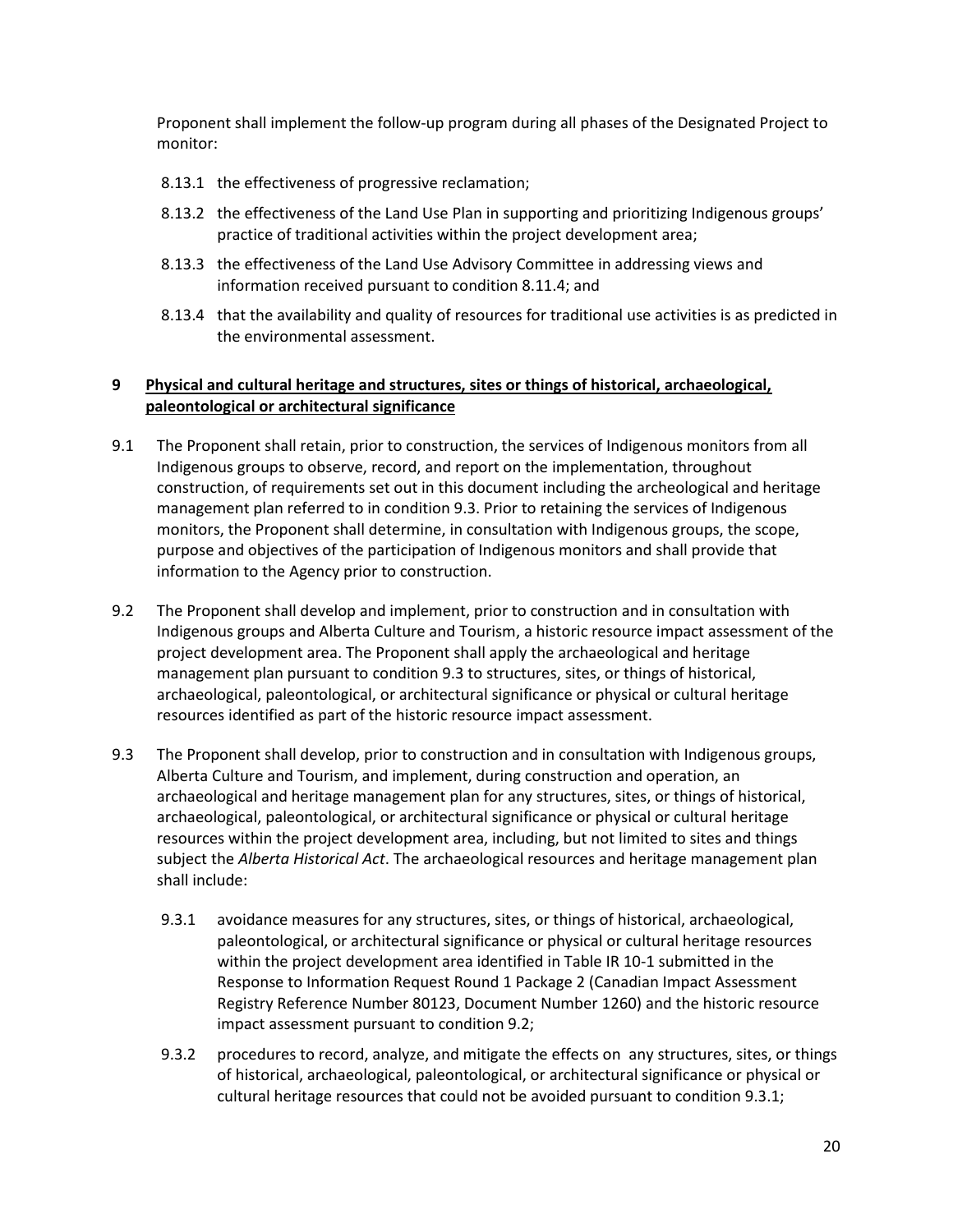- 9.3.3 a process for reporting information about any structures, sites, or things of historical, archaeological, paleontological, or architectural significance or physical or cultural heritage resources to Indigenous groups;
- 9.3.4 a chance find procedure to apply in the event that any previously unidentified structures, sites, or things of historical, archaeological, paleontological, or architectural significance or physical or cultural heritage resources are discovered within the project development area by the Proponent or brought to the attention of the Proponent by an Indigenous group. As part of the chance find procedure the Proponent shall:
	- 9.3.4.1 immediately halt work at the location of the discovery, except for actions required to be undertaken to protect the integrity of the discovery;
	- 9.3.4.2 delineate an area of at least 30 metres around the discovery as a no-work zone;
	- 9.3.4.3 inform the Agency and Indigenous groups within 24 hours of the discovery, and allow Indigenous groups to monitor archaeological works at the location of the discovery;
	- 9.3.4.4 have a qualified individual, who is a registered archeologist under the Alberta's *Historical Resources Act,* conduct an assessment at the location of the discovery; and
	- 9.3.4.5 consult with Indigenous groups and relevant authorities with respect to applicable legislative or legal requirements and associated regulations and protocols respecting the discovery, recording, transferring and safekeeping of previously unidentified structures, sites, or things of historical, archaeological, paleontological, or architectural significance or physical or cultural heritage resources.
- 9.4 The Proponent shall develop and implement, in consultation with Indigenous groups, cultural awareness training for all employees associated with the Designated Project during all phases of the Designated Project.
- 9.5 The Proponent shall, prior to construction and in consultation with Indigenous groups, provide access to Indigenous groups to the project development area for the purpose of conducting ceremonies, to the extent that such access is safe. At the request of Indigenous groups, the Proponent may participate in any ceremony held by Indigenous groups, including for the purpose of making offerings.
- 9.6 The Proponent shall provide the Agency and Indigenous groups with a map of the final construction site within seven days of its finalization and shall not undertake any construction activity outside of the final construction site, to the extent that it is technically feasible or unless required to meet safety requirements. In the event that the Proponent shall conduct any construction activity outside of the final construction site, the Proponent shall apply the requirements set out in condition 9.3.4 for any previously unidentified any structures, sites, or things of historical, archaeological, paleontological, or architectural significance or physical or cultural heritage resources discovered outside of the final construction site.
- 9.7 The Proponent shall have a qualified individual conduct paleontological monitoring during construction when:
	- 9.7.1 excavating bedrock for the diversion inlet;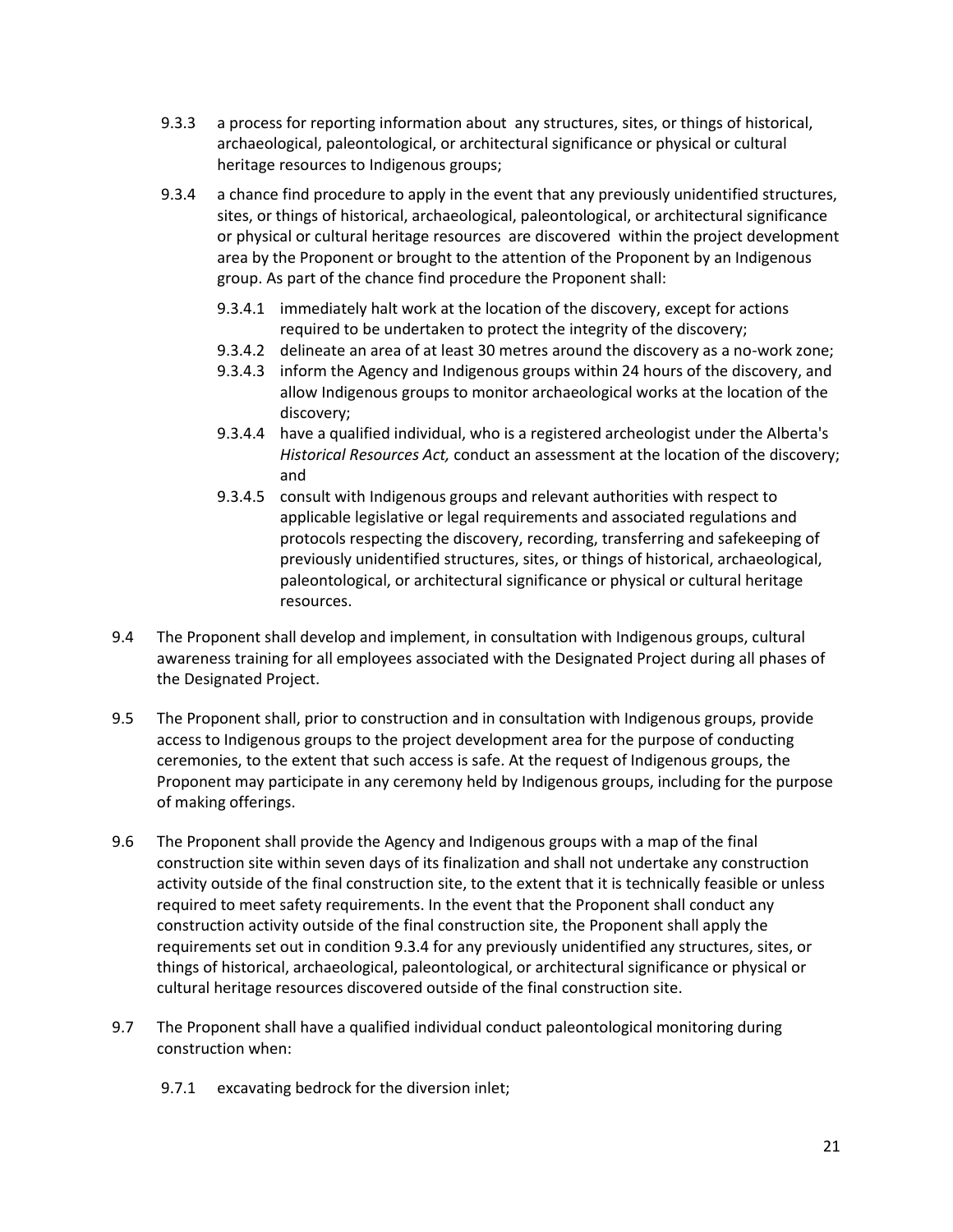- 9.7.2 excavating 4 metres of bedrock or greater, including for the emergency spillway;
- 9.7.3 excavating bedrock for new road alignments including on Highway 22; and
- 9.7.4 using open cut methods for relocation of pipelines and utilities under the diversion channel.
- 9.8 The Proponent shall strip and stockpile topsoil during construction and shall prevent mixing of topsoil with other soil horizons. The Proponent shall replace the topsoil during progressive reclamation pursuant to condition 8.1.
- 9.9 The Proponent shall develop, prior to construction and in consultation with Indigenous groups and Alberta Culture and Tourism, a follow-up program to verify the accuracy of the environmental assessment and to determine the effectiveness of all mitigation measures for effects to any structures, sites, or things of historical, archaeological, paleontological, or architectural significance or physical or cultural heritage resources. The Proponent shall implement the followup program during all phases of the Designated Project and submit the results of the follow-up program to Alberta Culture and Tourism.

### **10 Accidents and malfunctions**

- 10.1 The Proponent shall take all reasonable measures to prevent accidents and malfunctions that may result in adverse environmental effects and to mitigate any adverse environmental effect from accidents and malfunctions that do occur. As part of these measures, the Proponent shall:
	- 10.1.1 update the probable maximum precipitation and hydrologic modelling for the Designated Project, including the parameters values, the precipitation variations and spatial and temporal evolution of the 2013 Alberta flood;
	- 10.1.2 store hazardous materials, including lubricating oil in designated areas with proper primary and secondary containment and in accordance with appropriate federal, provincial and municipal safety procedures and requirements;
	- 10.1.3 store combustible and flammable materials in designated areas at least six metres away from the project development area limits; and
	- 10.1.4 locate spill containment kits in designated locations within the project development area where there is a higher risk of spills;
	- 10.1.5 conduct annual testing of all equipment and project components and implement any corrective measures required based on the result of the annual testing prior to flood operation;
	- 10.1.6 ensure that all electrically-powered components of the Project have backup generators and can be manipulated manually , if required.
- 10.2 The Proponent shall consult, prior to construction, Indigenous groups on the measures to be implemented to prevent accidents and malfunctions.
- 10.3 The Proponent shall develop, prior to construction and in consultation with Indigenous groups and relevant authorities, an accident and malfunction response plan in relation to, and for all phases of the Designated Project. The accident and malfunction plan shall include: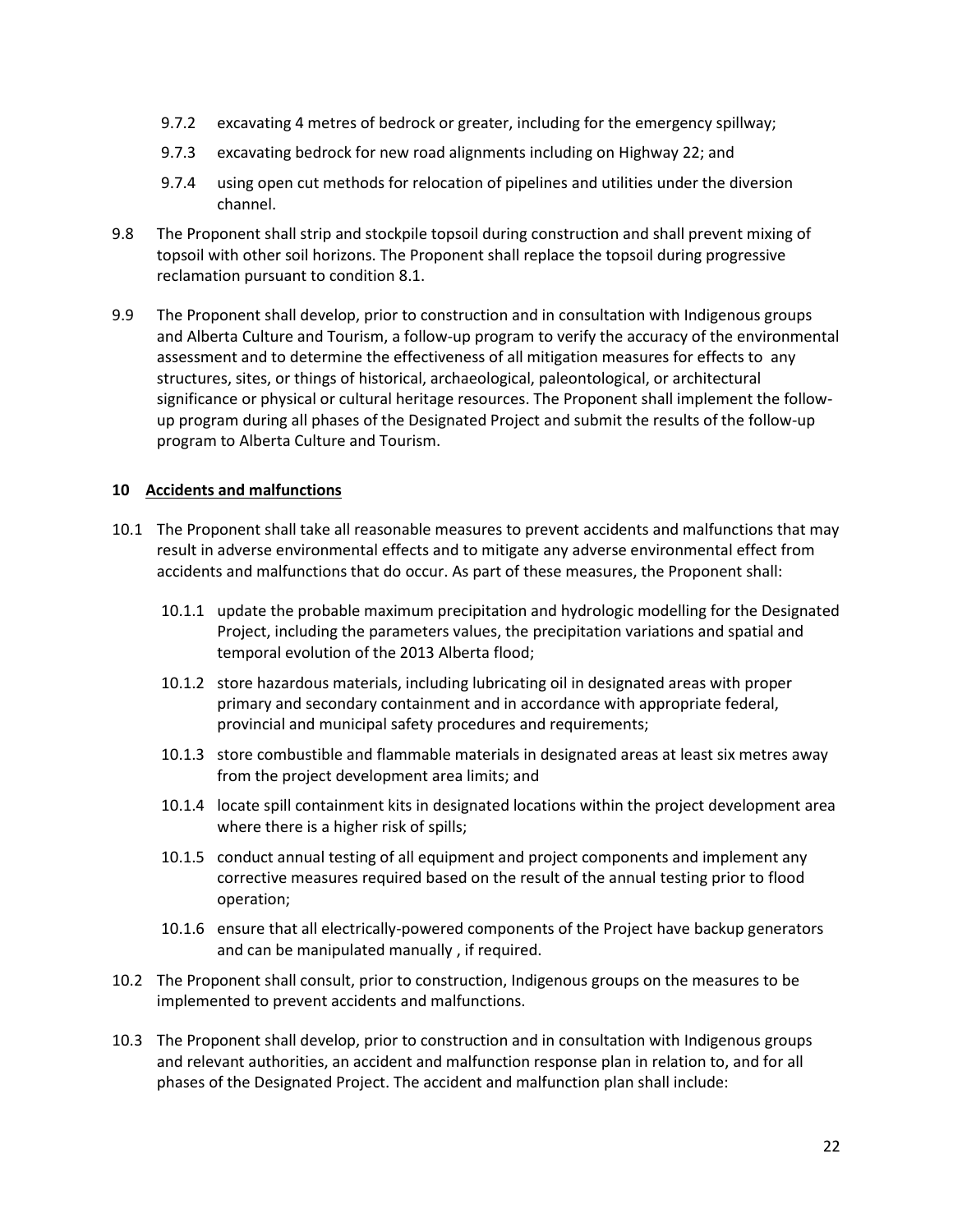- 10.3.1 the types, location, and quantities of all substances expected to be stored and transported by pipelines within the project development area that may cause adverse environmental effects in case of a spill;
- 10.3.2 a description of the types of accidents and malfunctions that may cause adverse environmental effects during any phase of the Designated Project, including fire, spills and overtopping, failure or breach of the auxiliary spillway and pipeline rupture;
- 10.3.3 the measures to be implemented in response to each type of accident and malfunction referred to in condition 10.3.1 to mitigate any adverse environmental effect caused by the accident or malfunction, including:
	- 10.3.3.1 measures to prevent or minimize containerized material spills from spreading over land surfaces and measures to recover spilled materials from water bodies, as required;
	- 10.3.3.2 measures to identify any sensitive habitats where response efforts shall be prioritized and where shoreline clean up shall be undertaken; and
	- 10.3.3.3 measures to reduce fire hazard and enhance fire preparedness.
- 10.3.4 the locations of spill containment kits within the project development area;
- 10.3.5 the implementation of regular and coordinated personnel training exercises for the prevention of and response to accidents and malfunctions referred to in condition 10.3.2; and
- 10.3.6 a description of how the Proponent will evacuate its property and participate in coordinated evacuation procedures with relevant authorities in the case of an accident or malfunction requiring evacuation.
- 10.4 The Proponent shall maintain the accident and malfunction response plan referred to in condition 10.3 up-to-date during all phases of the Designated Project. The Proponent shall submit any updated accident and malfunction response plan to the Agency and to the parties being consulted during the development of the plan within 30 days of the plan being updated.
- 10.5 In the event of an accident or malfunction with the potential to cause adverse environmental effects, the Proponent shall immediately implement the measures appropriate to the accident or malfunction referred to in condition 10.3.2 and shall:
	- 10.5.1 implement the communication plan referred to in condition 10.6 as it relates to accidents and malfunctions;
	- 10.5.2 notify, as soon as possible, Indigenous groups and relevant authorities of the accident or malfunction, and notify the Agency in writing no later than 24 hours following the accident or malfunction. For the notification to Indigenous groups and the Agency, the Proponent shall specify:
		- 10.5.2.1 the date when and location where the accident or malfunction occurred;
		- 10.5.2.2 a summary description of the accident or malfunction; and
		- 10.5.2.3 a list of any substance potentially released into the environment as a result of the accident or malfunction.
	- 10.5.3 submit a written report to the Agency no later than 30 days after the day on which the accident or malfunction occurred. The written report shall include: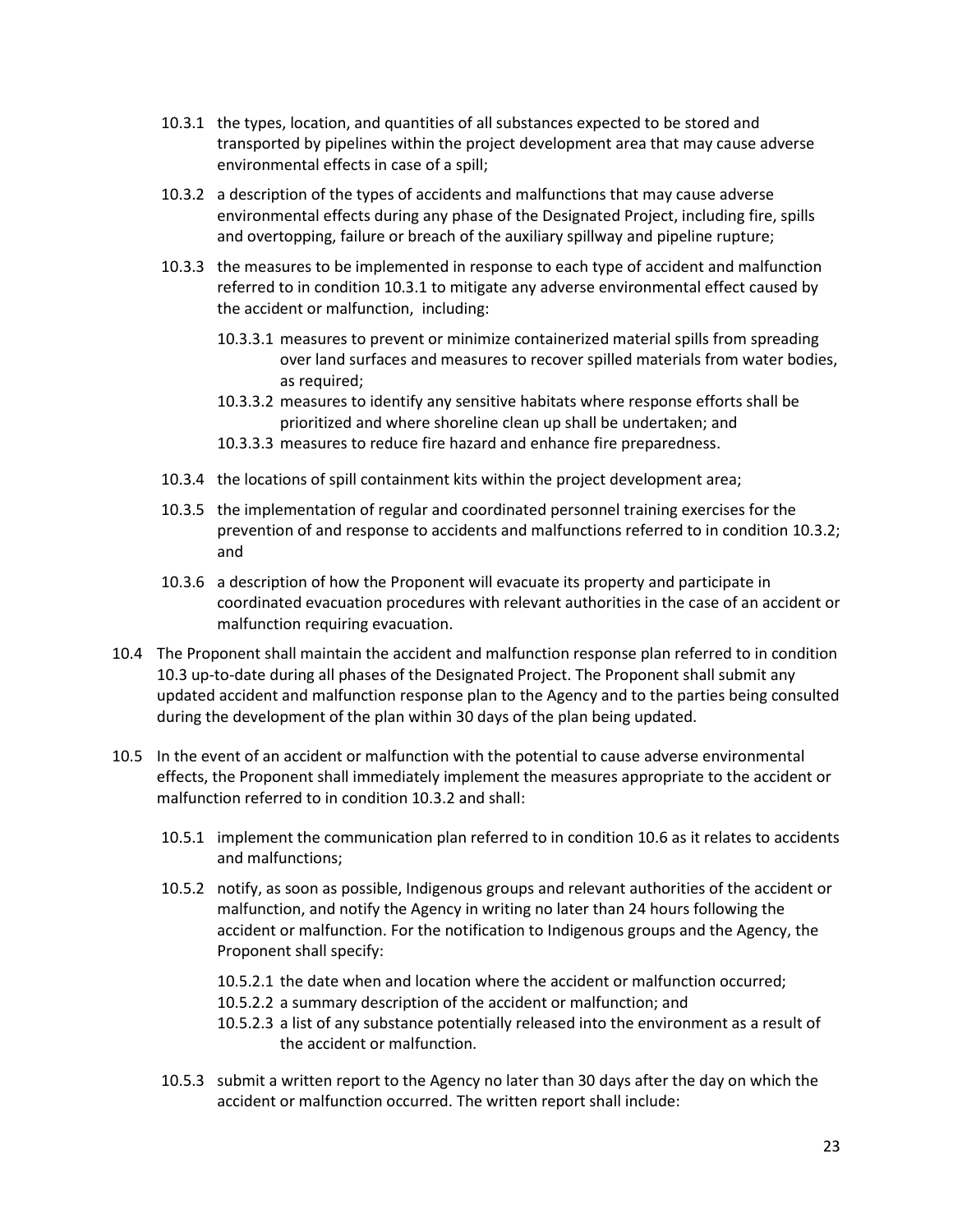- 10.5.3.1 a detailed description of the accident or malfunction and of its adverse environmental effects;
- 10.5.3.2 a description of the measures that were taken by the Proponent to mitigate the adverse environmental effects caused by the accident or malfunction;
- 10.5.3.3 any view from Indigenous groups and potentially affected parties and advice from relevant authorities received with respect to the accident or malfunction, its adverse environmental effects and the measures taken by the Proponent to mitigate these adverse environmental effects;
- 10.5.3.4 a description of any residual adverse environmental effect and any modified or additional measure required by the Proponent to mitigate residual adverse environmental effects; and
- 10.5.3.5 details concerning the implementation of the accident or malfunction response plan referred to in condition 10.3.
- 10.5.4 submit a written report to the Agency no later than 90 days after the day on which the accident or malfunction occurred that includes a description of the changes made to avoid a subsequent occurrence of the accident or malfunction and of the modified or additional measure(s) implemented by the Proponent to mitigate and monitor residual adverse environmental effects and to carry out any required progressive reclamation, taking into account the information submitted in the written report pursuant to condition 10.5.3. The report shall include all additional views from Indigenous groups and potentially affected parties and advice from relevant authorities received by the Proponent since the views and advice referred to in condition 10.5.3.3 were received by the Proponent.
- 10.6 The Proponent shall develop, in consultation with Indigenous groups and potentially affected parties, a communication plan for accidents and malfunctions occurring in relation to the Designated Project, including accidents and malfunctions occurring within the project development area which may affect area(s) outside of the project development area. The Proponent shall develop the communication plan prior to construction and shall implement and keep it up-to-date during all phases of the Designated Project. The plan shall include:
	- 10.6.1 the types of accidents and malfunctions requiring the Proponent to notify Indigenous groups and potentially affected parties;
	- 10.6.2 the manner by which Indigenous groups and potentially affected parties shall be notified by the Proponent of an accident or malfunction and of any opportunity to assist in the response to the accident or malfunction; and
	- 10.6.3 the contact information of the representatives of the Proponent that Indigenous groups and potentially affected parties may contact and of the representatives of each Indigenous groups and potentially affected parties to which the Proponent shall provide notification.

# **11 Schedules**

11.1 The Proponent shall submit to the Agency a schedule for all conditions set out in this document no later than 60 days prior to the start of construction. This schedule shall detail all activities planned to fulfill each condition set out in this document and the commencement and estimated completion month(s) and year(s) for each of these activities.